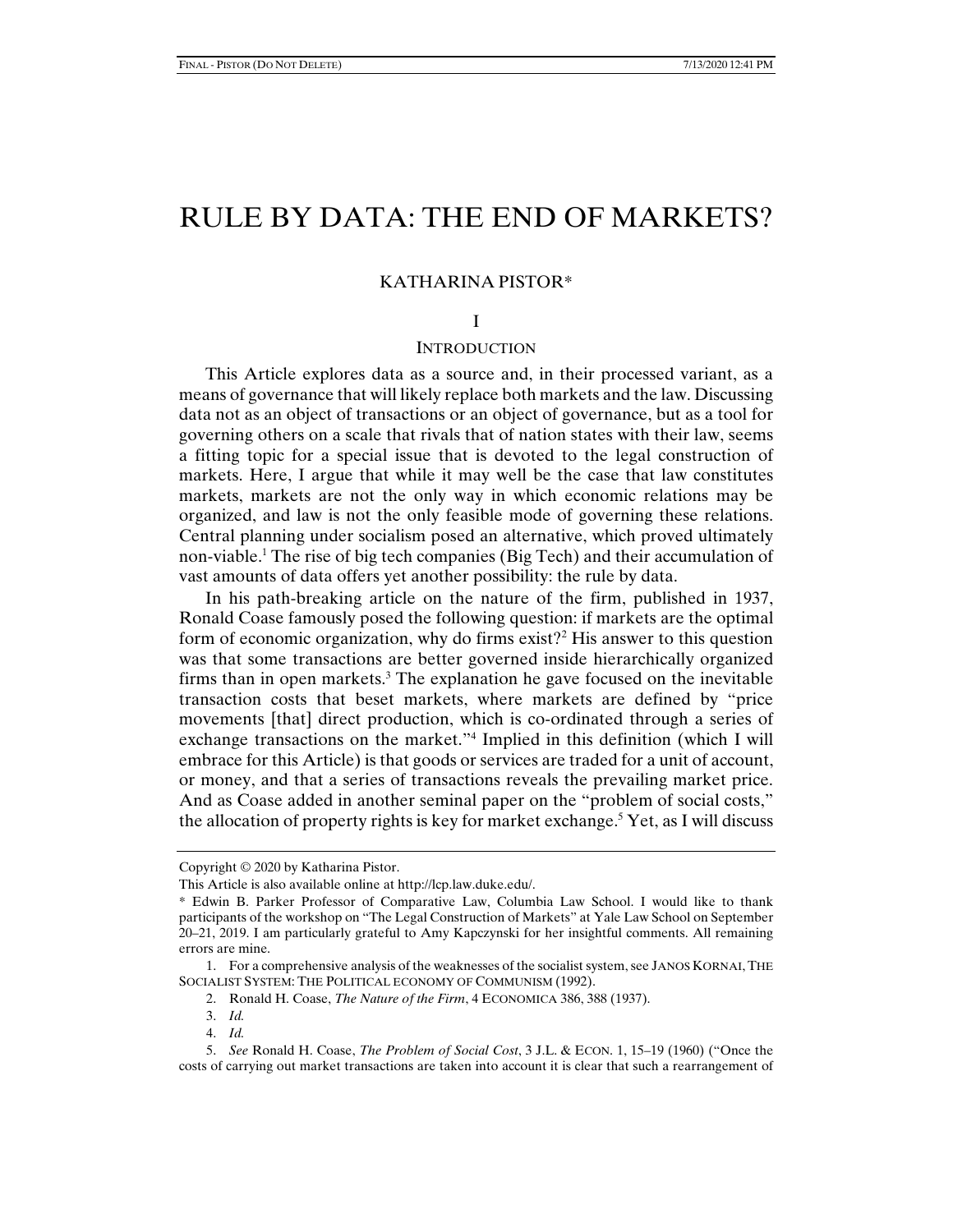in this Article, Big Tech has found a way to retain ownership over data even as it sells the data again and again, and on terms that Big Tech controls. Money changes hands, yet only *access* to data and their predictive power is granted in return. If this is a market in the original sense of the word, it is a rather peculiar one.

The Coasean framework also suggests that the enormous reduction of transaction costs would lessen the need for law. "[I]f market transactions were costless, all that matters (questions of equity apart) is that the rights of the various parties should be well-defined and the results of legal actions easy to forecast."6 In other words, even in a hypothetical world with zero transaction costs, there is still room for law to allocate the initial rights. How exactly these rights are allocated does not matter much for efficiency (in contrast to distributional effects) because zero transaction costs will ensure that these rights will eventually be allocated to whoever can make the most efficient use of them.

Today, over eighty years after Coase's 1937 article, transaction costs have arguably been brought under control. This has given us the possibility to communicate with almost anybody anywhere in the world within seconds; to conduct high frequency trading; and to surveil millions of people, second by second.<sup>7</sup> If Coase was right that firms are primarily a product of (or response to) transaction costs, we should be witnessing the disappearance of firms and the flattening out of markets. If markets are the optimal organization of economic exchange, then this is true even if information technology also reduces intra-firm transaction costs.

Despite the fact that information technology has brought down transaction costs dramatically, it has not eliminated firms. Rather, the enormous amount of data produced by information technology has given us the rise of Big Tech global corporate behemoths. Big Tech surveils individuals (the data producers) who use its services or have become objects of its data surveillance schemes. It harvests the data, and it turns the data into governance tools capable of predicting and shaping the behavior of individuals and groups (the data targets) in the interests of Big Tech's own clients, who purchase predictive power from it. Big Tech is not fostering efficient markets by collecting and sharing information with its customers or its clients; rather, it is inserting itself into the exchange by extracting information from consumers and selling processed information to various clients. These clients then possess sufficient predictive power to make the behavior of their customers highly predictable. Big Tech and its clients gain from this asymmetry of predictive power at the expense of the consumers.

rights will only be undertaken when the increase in the value of production consequent upon the rearrangement is greater than the costs which would be involved in bringing it about.").

 <sup>6.</sup> *Id.* at 19.

 <sup>7.</sup> *See* Stuart A. Thompson & Charlie Warzel, *Twelve Million Phones, One Dataset, Zero Privacy*, N.Y. TIMES (Dec. 19, 2019), https://www.nytimes.com/interactive/2019/12/19/opinion/location-trackingcell-phone.html [https://perma.cc/H6WA-UXJY] (noting the treasure trove of data transmitted by mobile phones).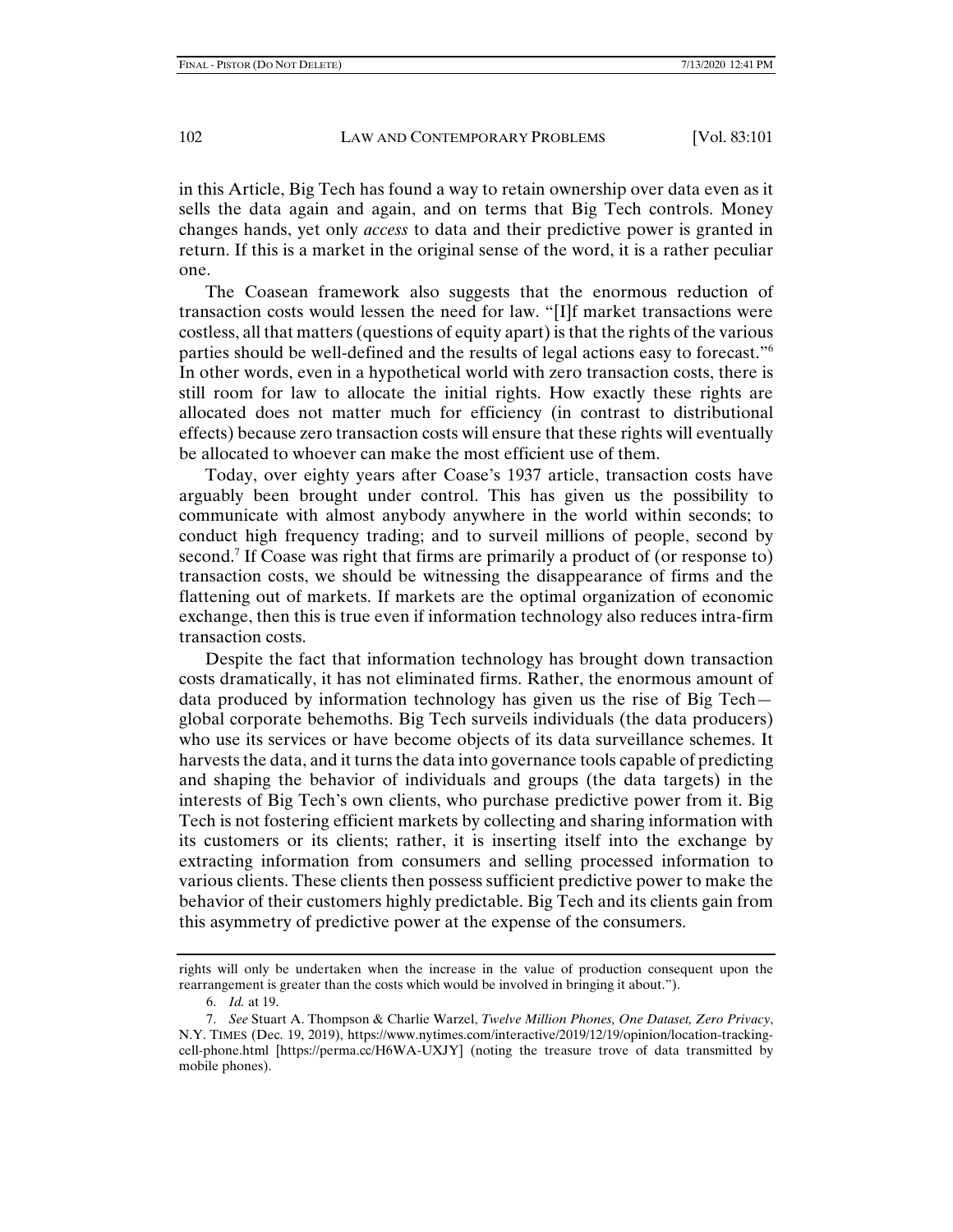Moreover, in the world of big data, information costs may not be zero, but they certainly approximate this lower bound. Yet, buyers and sellers do not transact on equal footing with knowledge only of their respective legal rights and some sense about how a dispute might be resolved. Instead, one of the two parties, typically the seller, is granted access to the predictive power of data that have been collected from data producers, whereas the buyer on the other end of this chain is left in the dark. In short, (close to) zero transaction costs have not eliminated firms; nor have they foregrounded legal rights and perfect forecast for all parties to a transaction. Instead, Big Tech firms have monopolized the informational content and governance power of data and monetized it by granting only selective access to it.

Indeed, although the raw data individuals produce may be non-rivalrous, Big Tech companies are transforming them such that their *use* becomes rivalrous. The choice between markets and firms then is not, or is not primarily, a response to transaction costs—but rather a response to the differential ability to create asymmetries of power. Coase might agree with this; after all, he realized that the problem of social costs is at least in part the result of existing power relations. However, those who cling to the Coase theorem—that is, the notion that under conditions of zero transaction costs markets allocate resources efficiently—may be less inclined to agree.<sup>8</sup>

Characterizing the business of Big Tech as creating asymmetries of power sheds new light on their relation to the consumers whose behavior they wish to influence. Consumers access digital platforms for a variety of purposes, and in doing so are turning themselves into unpaid data producers. For example, they may wish to purchase goods on Amazon; communicate via their Apple or Android smart phones or Gmail or Microsoft Outlook email accounts; build online social networks on Facebook and Twitter; or simply surf the web for all kinds of information on Google or Bing.<sup>9</sup> Consumers may have more than one platform to choose from; however, powerful network effects imply that once networks have reached a certain size, they are likely to tip, leaving the winner to take all. $10$ 

Entry barriers and search costs are down for all these services, but this does not mean that consumers are in fact free to choose which services they use, or which goods they buy. Big Tech has taken over the process of selecting and choosing. It shares with paying clients data about the behavior of consumers that it has collected itself, often supplemented by additional data it acquires from data brokers. Big Tech companies also occupy a dominant market position vis-à-vis their clients, who buy processed information that allows them to target

 <sup>8.</sup> For a critique by Coase himself of the focus on the Coase theorem in the literature, see RONALD H. COASE, THE FIRM, THE MARKET, AND THE LAW 159 (1990).

 <sup>9.</sup> Note that not every search engine operates as a data harvester. Firefox, for example, does not and is therefore better described as an access provider.

 <sup>10.</sup> *See* DIGITAL COMPETITION EXPERT PANEL, UNLOCKING DIGITAL COMPETITION 4 (2019).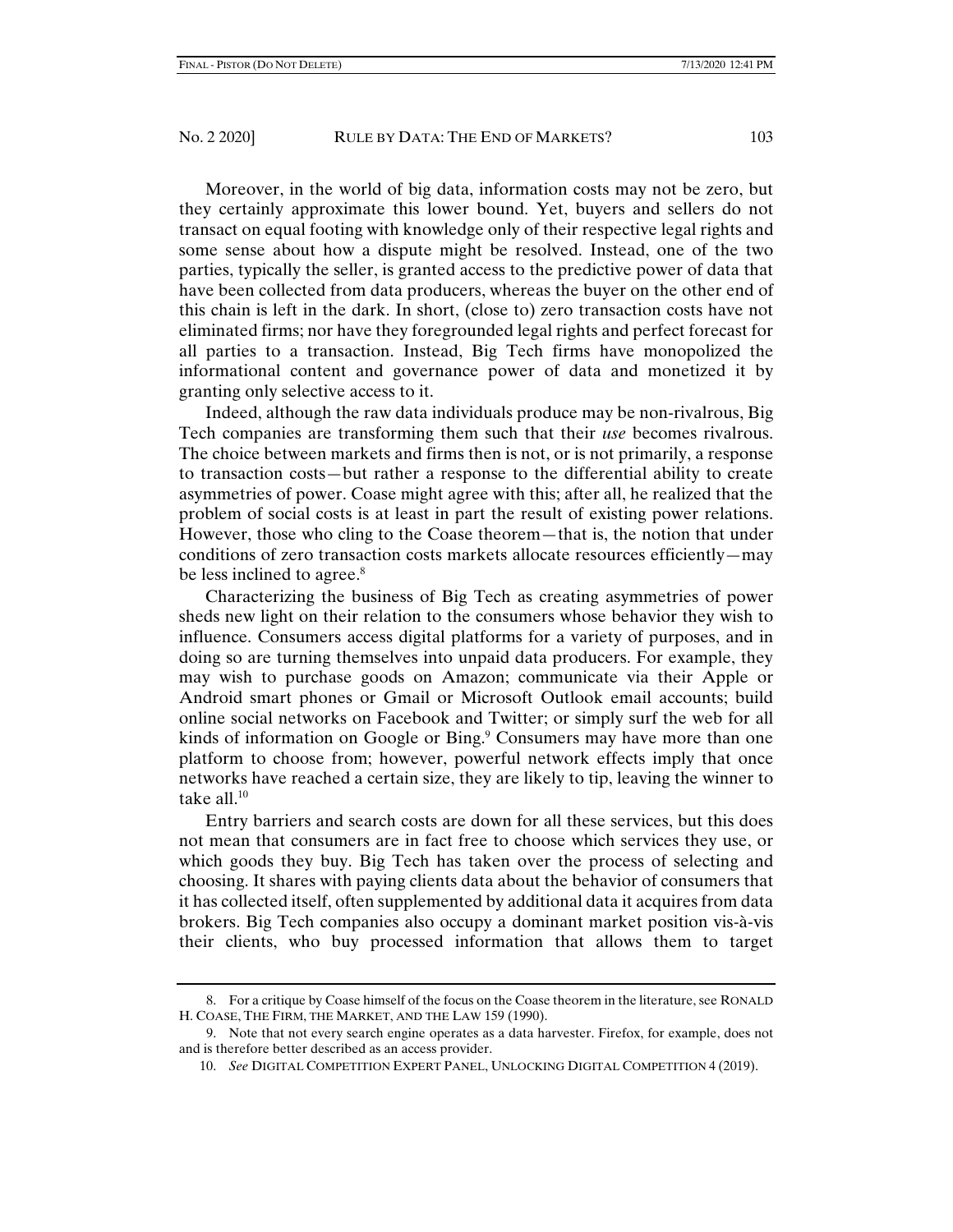consumers with ads and information to enhance the probability that their products will be purchased. In short, Big Tech uses its surveillance and power to serve two "markets": the market for consumers and the market for sellers.

One might compare the role of Big Tech with brokers who operate as matchmakers in commodities markets or stock exchanges, for example.11 Unlike classical brokers, however, Big Tech does not match buyers and sellers. Instead, companies in this sector extract data from data producers without pay and build a database by cleansing, classifying, and processing the vast amounts of raw information they have harvested. Once they have refined the analytics, they then sell the predictive power of this information to their clients—the sellers of goods and services to customers, many of whom have earlier served as data producers. This is how Big Tech monetizes the information it controls. Given the vast amounts of data these companies have amassed, they face little competition.

In sum, in the world of big data controlled by Big Tech, data are not primarily objects of exchange transactions; rather, they are both the source for and the means of control by Big Tech and their clients over others: consumers of goods and services, workers, voters, members in organizations, or whatever other targets they might choose. Indeed, in this environment, the contracts between the sellers of goods and services and their customers have not been bargained for in the Coasean sense; rather, they have been preordained by an algorithm.

The remainder of this Article proceeds as follows. In Part II, I discuss the value of data, and compare data with other ordinary goods or property claims. I also discuss how the power data confer on data controllers leads away from property rights and from markets. Part III rethinks the world of data as hierarchy, not markets, and I suggest that the world of Big Tech and big data poses new and fundamental challenges to the formal equality of market participants because of their one-sided control over predictive and manipulative data power. In Part IV, I argue that there is a need for a third wave of accountability, namely accountability of the data harvesters and their clients to the data producers, many of whom are also the consumers of products and services at the other end of the data value chain. In Part V, I sketch a collective governance structure for databases, and, in Part VI, I conclude.

## II

#### THE VALUE OF DATA

Most dictionaries define data as facts, numbers, or just information that is used as the foundation for reasoning and decision-making.12 Every person, simply

 <sup>11.</sup> For a similar comparison, see generally Anish Agarwal et al., *A Marketplace of Data: An Algorithmic Solution*, 2019 ACM CONF. ON ECON. & COMPUTATION 4–5.

 <sup>12.</sup> *See, e.g.*, *Data*, MERRIAM-WEBSTER ONLINE DICTIONARY, https://www.merriam-webster.com/ dictionary/data [https://perma.cc/G257-A4DV]; *Data*, CAMBRIDGE DICTIONARY ONLINE, https:// dictionary.cambridge.org/us/dictionary/english/data [https://perma.cc/74R8-Q3MC].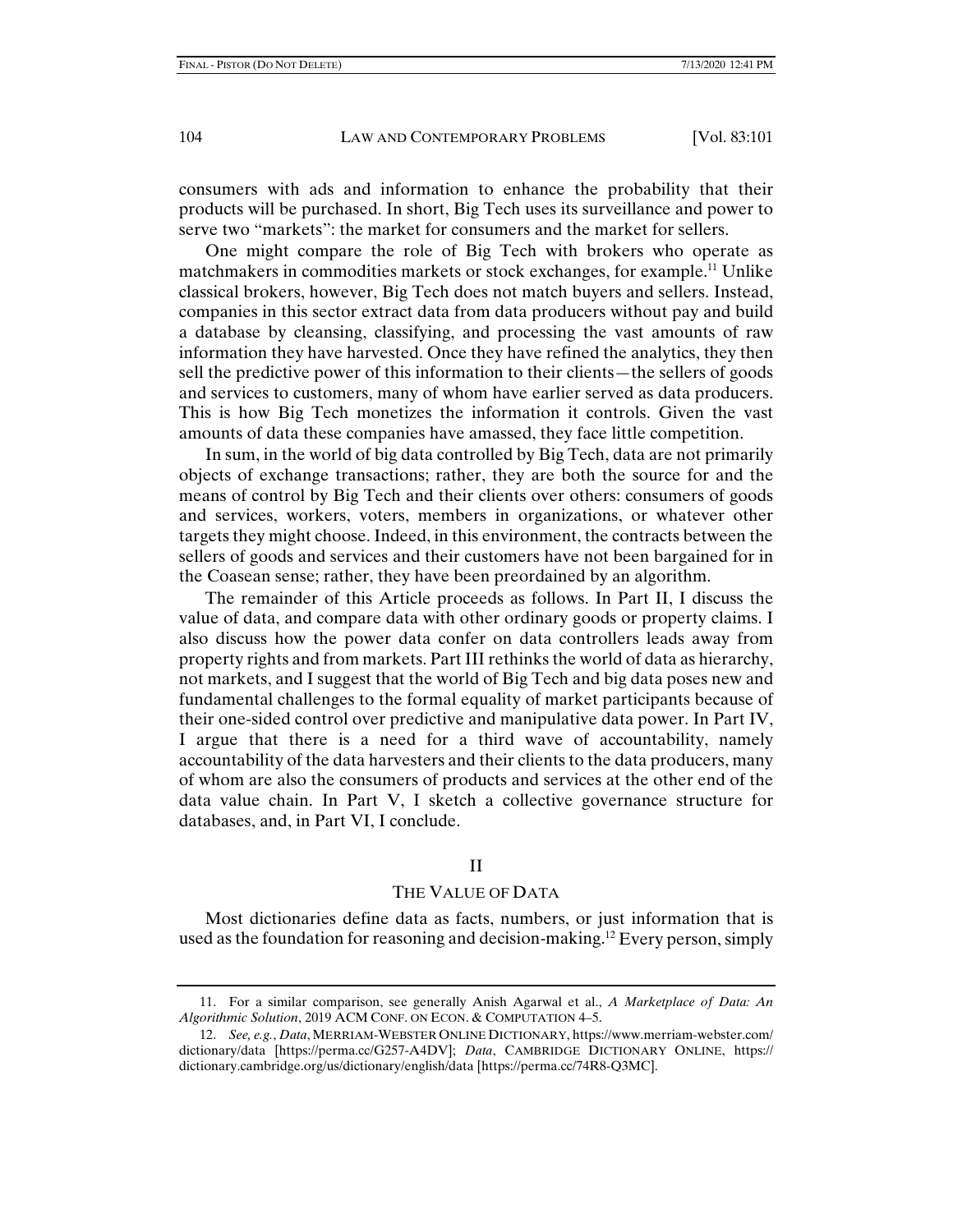by being and behaving, constantly produces raw information that can be turned into data and then organized into databases that can generate the power to predict subsequent behavior. People collect information about others and their environment, process these data, and act on the results of that information processing. Humans would not be able to function without processing information—not even on Robinson Crusoe's lonely island, where, given the absence of other human beings, there was little need for social norms or for law. Still, without observing and processing information about plants, animals, and water sources, and acting upon that information, Robinson would have perished in no time. In short, data are the stuff from which *relations* among human beings and between them and their environment are made. Surveilling a single individual generates data not only about her, but also about many others with whom she interacts. Controlling these data bestows enormous power on whoever can get their hands on them.

In fact, power seems a better explanation for the rise of Big Tech than the standard transaction cost arguments. It may well be that firms have an advantage over markets in terms of transaction costs in general. The rise of information technology, however, makes this argument far less compelling than it was in the 1930s, when Coase wrote his famous article. Today, controlling vast amounts of data and determining who can access them and at what price is an expression of economic power. And by making access to digital platforms contingent on individual data producers releasing their data, platform owners have effectively created a self-replenishing well for the source of their power.<sup>13</sup>

The worth of data does not lie in their exchange value but in the power they confer on data controllers. Data controllers harvest data from millions of often unsuspecting individuals, and process and analyze them with the goal of perfecting predictability about the future behavior of their targets. This also empowers the controllers of large datasets to make predictions at the macro-level about aggregate behavior, including GDP forecasts. The classified and processed data and their predictive power, rather than the raw information, can be monetized. Other companies are buying access to these data or to the predictive algorithms. The elimination of future uncertainty for only one of the parties to the "transaction," the seller, tilts the playing field in its favor. This one-sided exploitation of data leads to the elimination of markets (as a series of exchange transactions for money that reveal value), and, in its place, rule by data.

To demonstrate this, I compare data in this Part with ordinary goods or property that can be turned into wealth generating, or capital, assets, with the

 <sup>13.</sup> For more information on data surveillance, see generally SHOSHANA ZUBOFF, THE AGE OF SURVEILANCE CAPITALISM (2019). And to learn more about "nudging," see generally RICHARD H. THALER & CASS R. SUNSTEIN, NUDGE: IMPROVING DECISIONS ABOUT HEALTH, WEALTH, AND HAPPINESS (2009).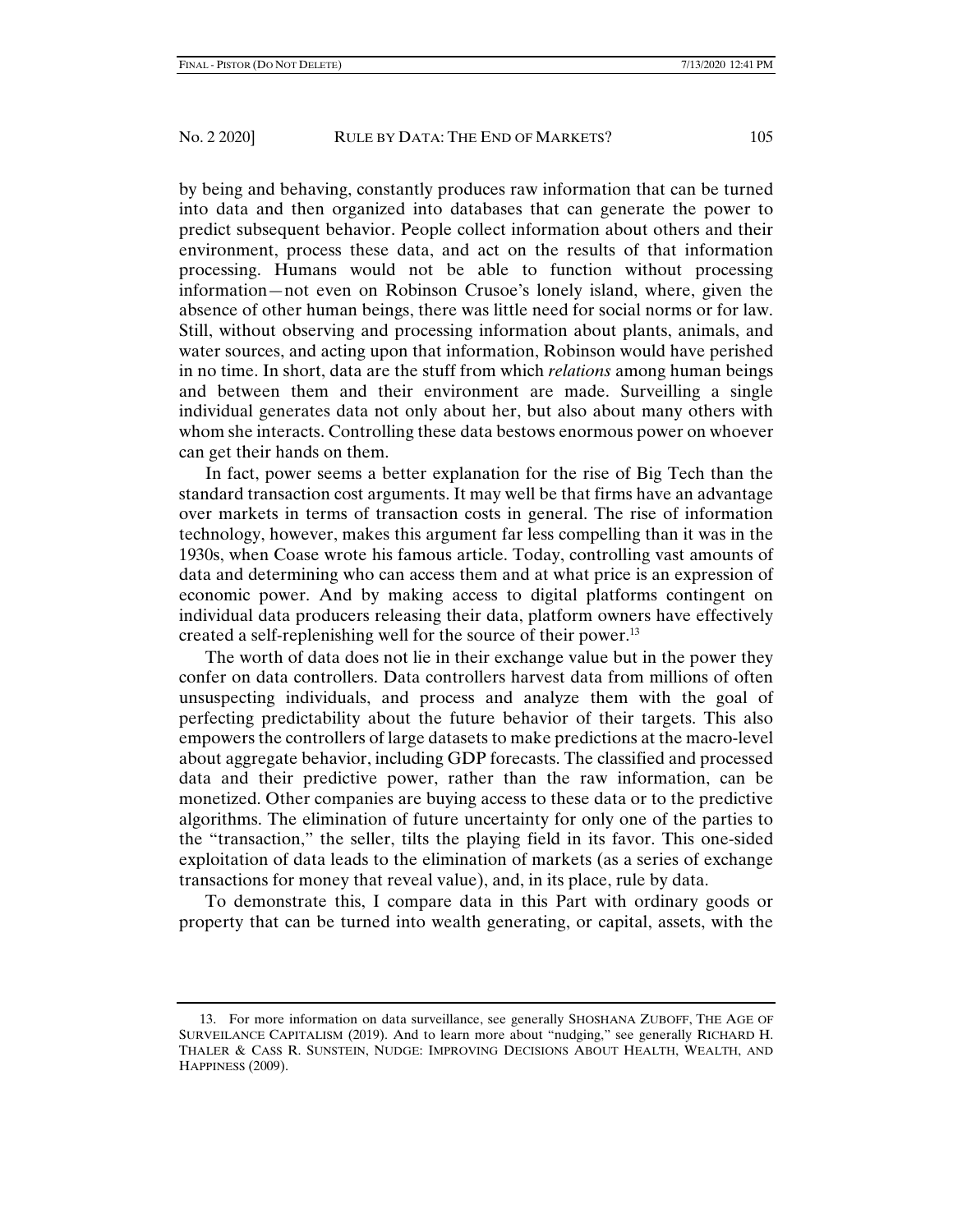right legal coding.14 Data are often labeled the "new oil," which earlier replaced gold as an important, if not the primary, source of wealth. In fact, oil was given the telling name "black gold."15 These metaphors are misleading, however, in that they treat data as just another asset that is tangible and finite, and where its value is derived from using or exchanging it. Gold has been cherished for these characteristics. It has been used for jewelry, artwork, furniture, and buildings. Moreover, gold coins have served as a means of payment (money), as a storage of value, and as a unit of account. Gold was eventually complemented by and later substituted with paper money. And, at times, gold was used to back paper money, which was used as the primary means of exchange. In this role, gold retained its image as an asset of intrinsic value: its precious material, shiny surface, and scarcity. Oil is certainly less aesthetically attractive than gold and has rarely, if ever, been used as money. Its value derives from the fact that it is a powerful source of energy for which there has been growing demand for over a century as more and more countries developed economically and relied heavily on oil to quite literally fuel their growth.

Data are different. Data are intangible, not tangible; they are ubiquitous, not scarce; they have neither use nor (much) exchange value in the form of small amounts of unprocessed, raw information. Indeed, data are rarely exchanged in markets that offer price discovery. Instead buyers have to rely on sellers' representations of the data's worth. Most of data's value is derived from economies of scale: from the sheer volume of data harvested and the capacity to process, analyze, and use them in order to induce behavior in others. What counts is neither their use nor their exchange value, but rather their predictive power. It is this power that is monetized by the data harvesters or controllers when selling access to the raw data or the results of algorithms that generate the desired predictions.

The shift from expected returns on assets to the predictive power of data to estimate consumer behavior might be interpreted as a new turn in the evolution of property rights. John Commons discovered the legal foundations of capitalism when he was on the lookout for the sources of economic value.<sup>16</sup> He detailed the shift from protecting property rights as use value to expected value in the case law of the U.S. Supreme Court between the late nineteenth and the early

 <sup>14.</sup> For details, see generally KATHARINA PISTOR, THE CODE OF CAPITAL: HOW THE LAW CREATES WEALTH AND INEQUALITY (2019).

 <sup>15.</sup> On the origin of this analogy and for a critical assessment, see Samuel Flender, *Data is Not the New Oil*, TOWARDS NEW DATA SCI. (Feb. 10, 2015), https://towardsdatascience.com/data-is-not-thenew-oil-bdb31f61bc2d [https://perma.cc/Y6AA-6J7D] ("The thing with oil is, once an oil company find[s] it in the ground, they know more or less which steps they have to follow to turn that oil into profits: drill, extract, refine, sell. This is far from the reality that you face when dealing with data: *when dealing with data, it is far from clear how exactly to turn that data into profits*.").

 <sup>16.</sup> *See* JOHN R. COMMONS, THE LEGAL FOUNDATIONS OF CAPITALISM 304–05 (1924) (noting the relationship between the law and economic coercion).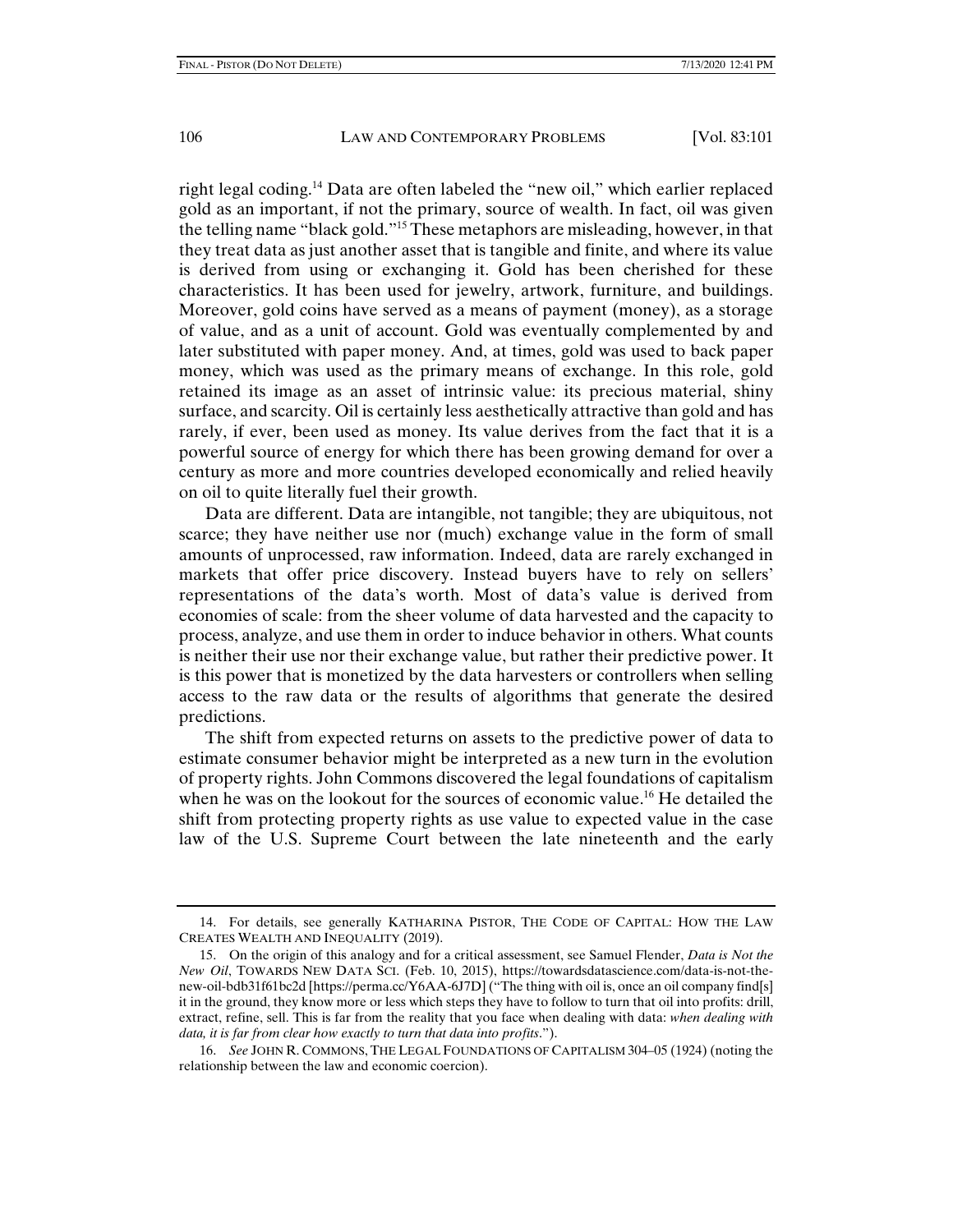twentieth centuries. This finding led him to the conclusion that economic value is ultimately derived from law and that law is the foundation of capitalism.

In contrast, the turn to predictive power of consumer behavior leads away from property rights and from markets. First, the predictive power of data can be generated without much help from the state in the creation and initial allocation of property rights.17 This distinguishes data from the notion of expected returns and other intangible assets, such as intellectual property rights or financial assets, which owe their existence to law. The value of these legal constructions depends on the willingness of states to back them with their coercive powers and render them enforceable. In contrast, data controllers rely mostly on self-help by way of technological barriers to accessing their databases. To be sure, data controllers have lobbied states to protect the data they have harvested and placed on some physical device against hacking, or theft, and more recently have championed the tightening of trade secrecy law, including the addition of criminal sanctions for breach. However, Big Tech has stopped short of claiming full-throttled property rights protection from the state. Not only do tech companies not need this kind of support because they have technological means at their disposal to govern access to the data they have amassed, but they have also benefited from the ambiguity that has surrounded data ownership as they have moved to enclose and extract data from billions of individuals. In effect, Big Tech treated the data it captured as *res nullius*, or wild animals: things that belong to no one but can be claimed by whoever catches them first.18

Data are, of course, not the first or the only assets that have benefited from legal protection that was granted after the fact, or after de facto control had already been established. The French anarchist, Pierre-Joseph Prudhon, famously asserted that "all property is theft."19 There is some truth to it in that most state sanctioned property rights begin that way. Rarely, if ever, are de facto control rights altered when property rights are formalized and sanctioned by law; instead, the allocation of property rights typically entrenches de facto control rights.20 This pattern can be observed in the enclosure of land in early modern Europe, as well as in the enclosure of intellectual property rights on a global scale. $21$ 

 <sup>17.</sup> This is not to deny that Big Tech has physical footprints on territory controlled by nation states, nor that they use contracts or other legal devices.

 <sup>18.</sup> Incidentally, this rule also governs the capture of underground resources in many jurisdictions, including oil. On this concept and for a comparison with *res communis* (or public goods), see generally Richard A. Epstein, *Property Rights and Governance Strategies: How Best to Deal with Land, Water, Intellectual Property, and Spectrum*, 14 COLO. TECH. L.J. 181 (2016).

 <sup>19.</sup> PIERRE-JOSEPH PROUDHON, WHAT IS PROPERTY? AN INQUIRY INTO THE PRINCIPLE OF RIGHT AND GOVERNMENT ch. I (Benjamin R. Tucker trans., Benjamin R. Tucker 1876) (1840).

 <sup>20.</sup> A good example is De Soto's suggestion that de facto property rights should be identified by listening to the barking dogs. *See* HERNANDO DE SOTO, THE MYSTERY OF CAPITAL: WHY CAPITALISM TRIUMPHS IN THE WEST AND FAILS EVERYWHERE ELSE 189 (2003).

 <sup>21.</sup> For the case of land in England, see generally Briony McDonagh, *Making and Breaking Property: Negotiating Enclosure and Common Rights in Sixteenth-Century England*, 76 HIST.WORKSHOP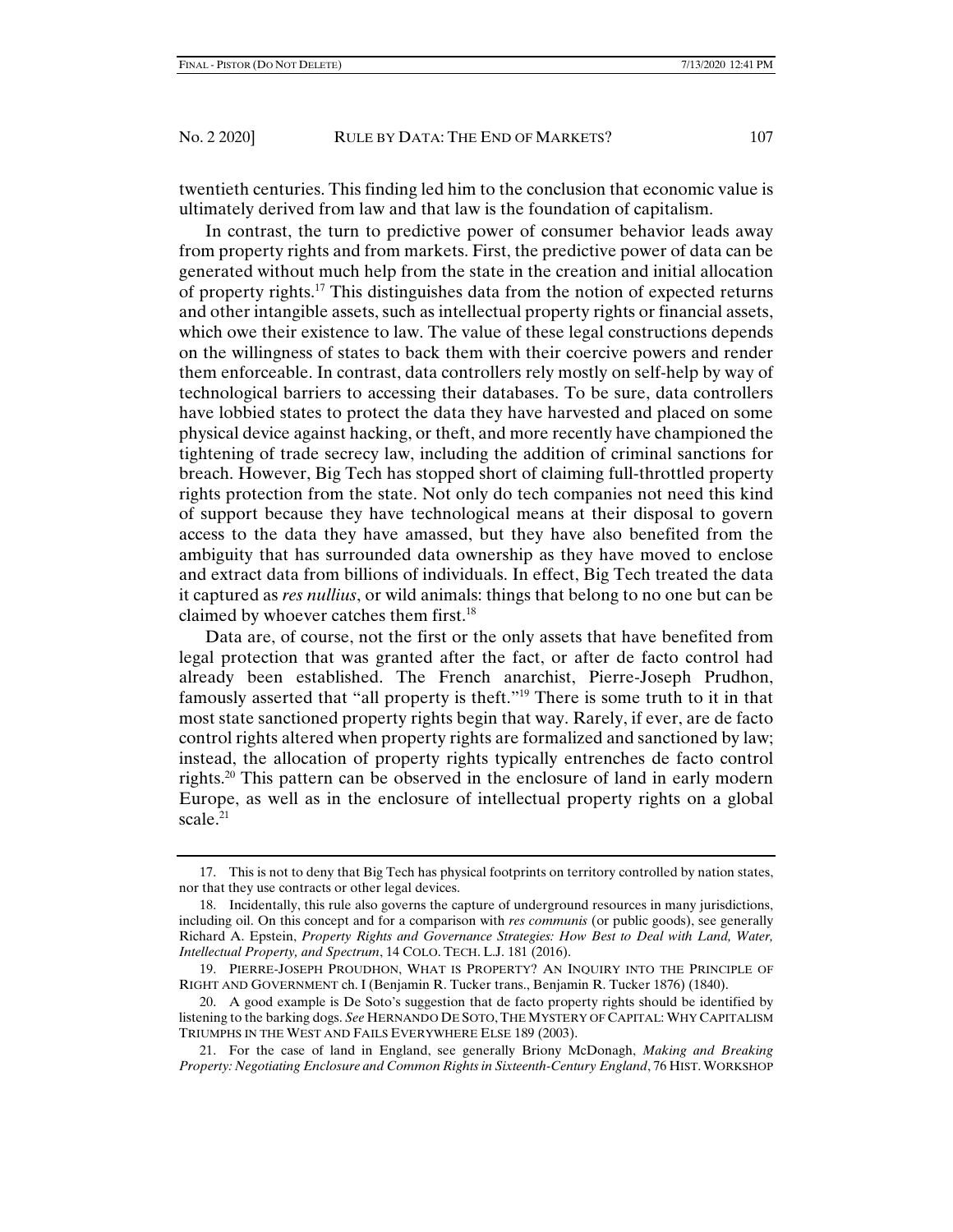The major difference between land and oil on the one hand and data on the other is that data can be harvested, amassed, and turned into monetary assets without allocating property rights at the outset. In fact, data harvesters have exploited the legal ambiguity around data ownership, captured raw information, and claimed property rights to the aggregate databases they created. An important policy question is whether allocating property rights to individual data producers would make much of a difference. Because the value of data rests on aggregation and scaling of data and data analytics, individual data producers might not be able to take advantage of individual property rights even if the legal system assigned property rights to them.

Economic property rights theories rest on the notion of scarcity. Owners wish to capture the expected returns from an asset they own, but by the same token, they also must bear the costs of using it. Property rights are meant to ensure that owners will internalize most of the costs of using their assets.<sup>22</sup> A "tragedy of the commons" occurs whenever too many individuals can use a resource without having to account for the costs of doing so.<sup>23</sup> Data, however, are non-rivalrous goods and they are available in infinite amounts. The data harvesters only need to capture them. They might encounter some costs for capturing and processing data or for running algorithms through their dataset, but this has no effect on the raw data or the ability of others to use them. Not the raw data, but only the processed data and the algorithms that allow data controllers to extract predictive value from them, are rivalrous.

The limits of property rights theories in relation to data is also apparent when applying the flipside of the tragedy of the commons story: the tragedy of the anticommons.24 As Michael Heller has explained, parsing rights to an asset into too many claims creates too many veto players, which makes it impossible to put an asset to its most efficient use.<sup>25</sup> There is some reason to believe that if every individual held the property rights to her own data, this might create a gridlock

J. 32 (2013). For recent trends on a global scale, see generally Charles Geisler & Fouad Makki, *People, Power, and Land: New Enclosures on a Global Scale*, 79 RURAL SOC. 28 (2014). For a comparison of the enclosure of land with the enclosure of intellectual property rights, see generally Ford C. Runge & Edi Defrancesco, *Exclusion, Inclusion, and Enclosure: Historical Commons and Modern Intellectual Property*, 34 WORLD DEV. 1713 (2006). And for information specifically on intellectual property rights, see generally Susan Sell & Christopher May, *Moments in Law: Contestation and Settlement in the History of Intellectual Property*, 8 REV. INT'L POL. ECON. 468 (2001).

 <sup>22.</sup> *See* Harold Demsetz, *Toward A Theory of Property Rights*, 57 AM. ECON. REV. 347, 350 (1967). Demsetz realized that not all costs would be internalized in this fashion; however, he suggested that the much-reduced number of owners post-privatization would allow them to bargain with one another over how to best allocate the remaining costs.

 <sup>23.</sup> *See* Garrett Hardin, *The Tragedy of the Commons*, 162 SCI. 1243, 1244–45 (1968) (noting that, in such a situation, rational people will continue to use a resource to the point of exhuasting it).

 <sup>24.</sup> *See* Michael Heller, *The Tragedy of the Anti-Commons*, 111 HARV. L. REV. 621, 623–26 (1998) ("When there are too many owners holding rights of exclusion, the resource is prone to underuse."). For further development of this argument, see MICHAEL HELLER, GRIDLOCK ECONOMICS: HOW TOO MUCH OWNERSHIP WRECKS MARKETS, STOPS INNOVATION, AND COSTS LIVES (2008).

 <sup>25.</sup> *See* Heller, *supra* note 24, at 633–40; *see also* HELLER, *supra* note 24, at 2.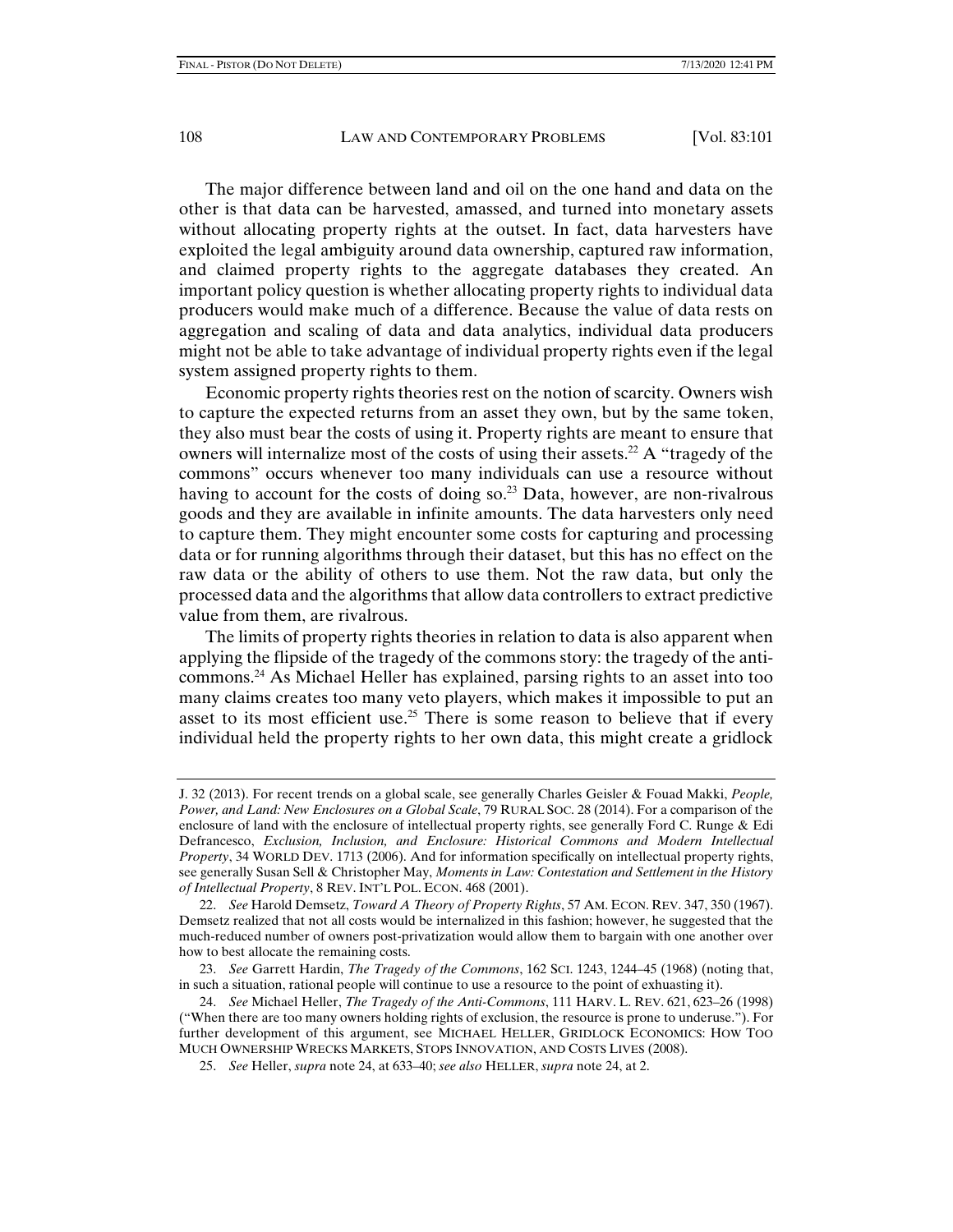effect, because harvesting the data would require prior consent. In practice, this might not be much of a problem given the ease with which consent can be acquired. The European data regulation law, the General Data Protection Regulation (GDPR), is a good example. It requires prior consent from individuals, or an alternative legal basis, for harvesting any *personal* data.26 This requirement has been translated into an "agree" button for internet users to click whenever they enter a site that uses cookies and similar devices that track their behavior. As it turns out, most internet users do so without hesitation. The consent requirement is a nuisance, but it does not create gridlock.

Acquiring consent for data surveillance of real-world activities that are captured by sensors is more difficult. This is why notifying data producers that their data will be captured is often deemed sufficient, and consent is implied once notice has been given.27 Either way, data producers cannot effectively prevent their data from being collected without their consent if collected in violation of existing regulations. They may challenge the data harvesting ex post, but this places the burden on them as well as on regulators in a world in which *quintillions* of data bytes are produced every day, ready to be captured.<sup>28</sup>

Thus, the economic case for property rights in data is not clear cut. Yet, the data *harvesters* have lobbied hard to obtain legal protection on par with property rights for the aggregate data they have collected. The United States enacted the Computer Fraud and Abuse Act in 1986.<sup>29</sup> Under this Act, hacking is treated as theft, thereby sanctioning the exclusive use rights of the data controller, whether or not such protection is warranted as a matter of economic theory or justice.<sup>30</sup> Similarly, in the Data Base Directive in 1996, the European Union sought to attract tech companies by granting copyright protection to original data or data on a device if the compilation of the data required substantial investments.<sup>31</sup> In either case, legal protection was granted to owners of physical devices that held large amounts of data—that is, to the data harvesters, not the data producers.

 <sup>26.</sup> *See What Are the GDPR Consent Requirements?*, GDPR.COM, https://gdpr.eu/gdpr-consentrequirements/ [https://perma.cc/9XCD-LED3] ("Consent is one of the easiest [legal bases] to satisfy because it allows you to do just about anything with the data—provided you clearly explain what you're going to do and obtain explicit permission from the data subject.").

 <sup>27.</sup> Existing laws in the United States rely heavily on notice rather than requiring explicit consent as does the GDPR in the European Union. *See* Cameron F. Kerry, *Filling the Gaps in US Data Privacy Laws*, BROOKINGS (July 12, 2018), https://www.brookings.edu/blog/techtank/2018/07/12/filling-the-gapsin-u-s-data-privacy-laws/ [https://perma.cc/GF6F-V7HE].

 <sup>28.</sup> *See* Cameron F. Kerry, *Why Protecting Privacy is a Losing Game Today—and How to Change the Game*, BROOKINGS (July 12, 2018), https://www.brookings.edu/research/why-protecting-privacy-is-alosing-game-today-and-how-to-change-the-game/ [https://perma.cc/2ERA-27MD] ("More and more data about each of us is being generated faster and faster from more and more devices, and we can't keep up. It's a losing game both for individuals and for our legal system.").

 <sup>29. 18</sup> U.S.C. § 1030 (2018).

 <sup>30.</sup> *See id.*

 <sup>31.</sup> The directive was recently revised. For details, see *Policy for the Protection of Databases in the Digital Single Market*, EUR. COMM'N, https://ec.europa.eu/digital-single-market/en/protection-databases [https://perma.cc/F9XZ-3W2G].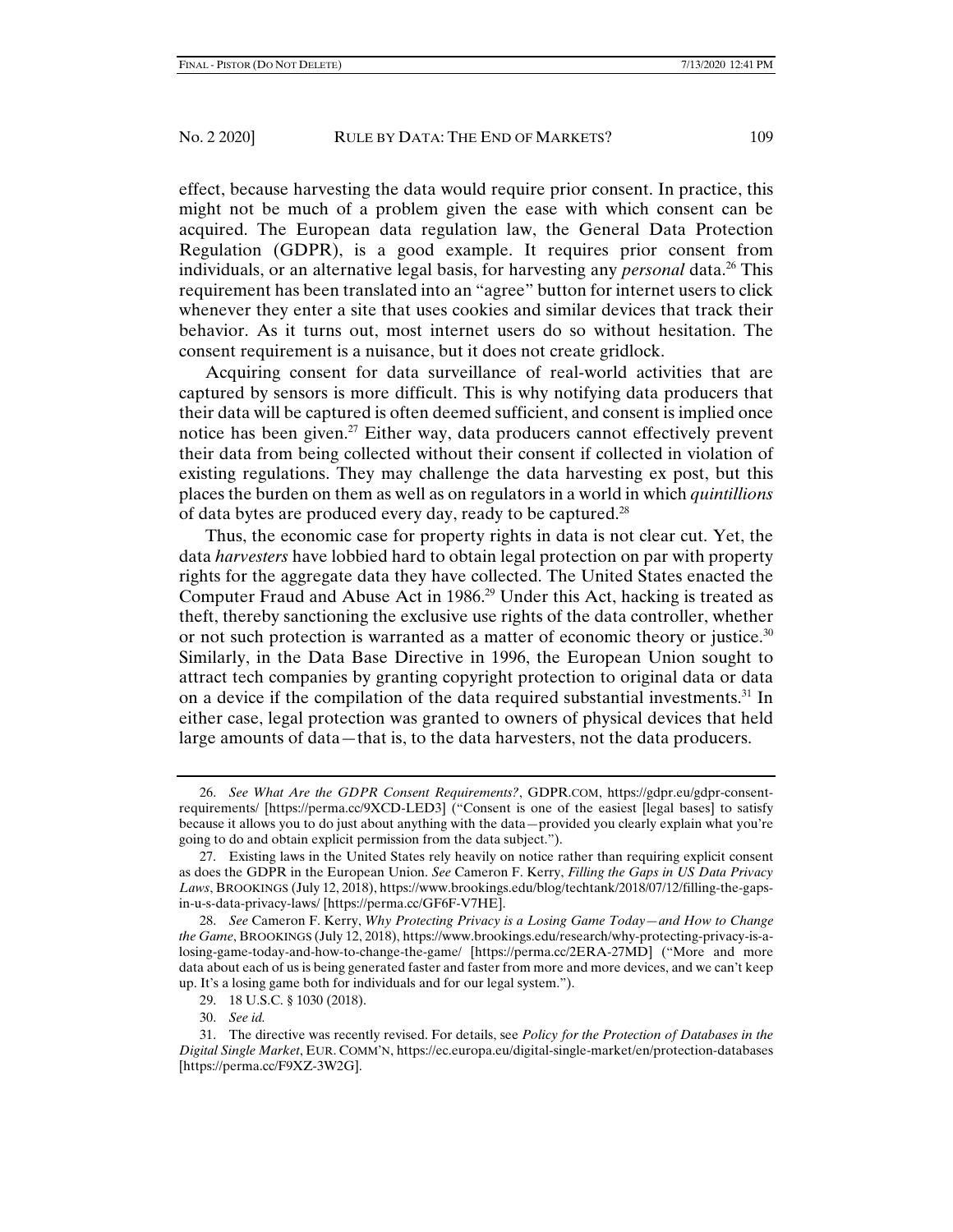If economic theory fails to give guidance on allocating property rights to data, are more powerful justifications found in theories of justice? Hanoch Dagan and Avihay Dorfman have recast property rights as a human right.<sup>32</sup> Specifically, according to them, property rights encompass a relation between human beings, each respecting each other and his or her quest for self-authorship.<sup>33</sup> While this may not apply to all claims, property rights should be recognized as human rights "to the extent that it is *crucial* to our self-determination and insofar as it is made equally available to us all."<sup>34</sup> This perspective creates certain demands for the property rights regime. Not just any regime will do, but only one that "provides all individuals alike entitlement to the authority over others with respect to certain resources when, and to the extent that, this authority secures the possibility of developing *their own life-plans, rather than the plans imposed on them* by other persons or by society at large."<sup>35</sup>

At first glance, this framework makes a powerful case for individual property rights in data. The act of capturing data by Big Tech (or governments) gives them unchecked power to impose their economic or political preferences on the data producers. While not every data point, in isolation, that is captured raises human rights concerns, amassing enough information to constitute digital identities of individual data producers and using that information to influence their behavior to the benefit of the data controller does.

The test Dagan and Dorman propose is "self-imposability by an end."36 Applied to data this raises the question whether "substantively free and equal" data producers would choose to impose on themselves the obligations demanded by the data controllers.<sup>37</sup> In principle, the answer to this question should be a resounding "no." In practice, however, individual consent is tied to services that most data producers want and for which there are increasingly few, if any, viable alternatives.38 Individual consent by dispersed data producers who are faced with a take-it-or-leave-it option is not very meaningful, especially in a situation where they face oligopolies or even monopolies that control access to digital platforms. This hardly amounts to "self-imposability *to an end*," which would require an agreement based on mutual respect for self-authorship, when, in fact, the very purpose of the data harvesting is to undermine self-authorship.

As discussed, property rights are a form of self-ordering given a set of legal rights that are backed by the coercive powers of a state. If self-ordering violates fundamental norms of justice, an alternative solution might be to deny legal

 <sup>32.</sup> Hanoch Dagan & Avihay Dorfman, *The Human Right to Private Property*, 18 THEORETICAL INQUIRES L. 391, 393 (2017).

 <sup>33.</sup> *Id.* at 405.

 <sup>34.</sup> *Id.* at 397.

 <sup>35.</sup> *Id.* (emphasis added).

 <sup>36.</sup> *Id.* at 401 (citing ALAN BRUNDER & JENNIFER M. NADLER,THE UNITY OF THE COMMON LAW 142 (2d ed. 2013)).

 <sup>37.</sup> *Id.* at 401–04.

 <sup>38.</sup> *See generally* Kerry, *supra* note 28.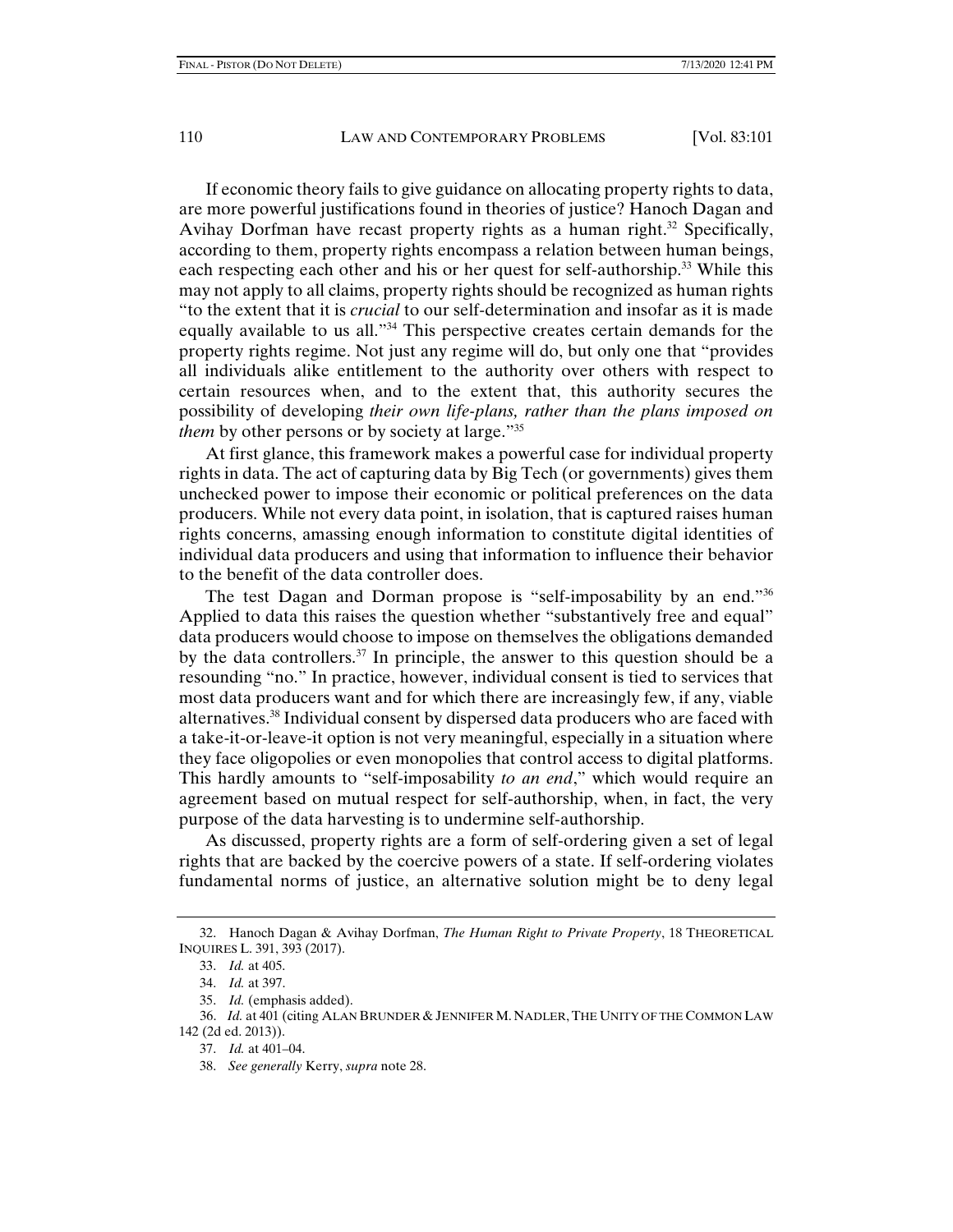support for certain activities. Just as legal systems prohibit the alienability of body parts, they might and perhaps should prohibit the alienability of data. This has not happened, and for the reasons given above about the ineffectiveness of property rights regimes, may not be workable. Still, some attempts have been made to rein in the use of data companies have harvested. The German antitrust authority (Bundeskartellamt), for example, ruled in early 2019 that Facebook may *not combine* data it obtained from various services offered by different apps, such as Facebook, Instagram, and WhatsApp.<sup>39</sup> Still, it will hardly take more than an amendment of the consent declaration for Big Tech to overcome these legal restrictions. This only reinforces the point that governing data in the interest of data producers cannot be accomplished with the standard legal toolkits. Vesting *individual* data producers with property rights to their data, whether for economic purposes or for principles of justice, does not protect individuals against the power that data harvesters exert by controlling entry to digital platforms on which more and more economic transactions and social interactions take place. Effective protection of individuals in their data would instead require a collective mechanism.

## III

#### RETHINKING THE WORLD OF DATA AS HIERARCHY, NOT MARKETS

The value of data does not depend on trade. Harvesting data occurs without exchange; it is a unilateral action that does not require the producer's consent. Indeed, it can occur without the producer even noticing it. The producer may have been put on notice in the agreement that she clicks when accessing a platform, but the act of surveillance is not felt or heard. Whereas for ordinary goods an appropriation without consent is easily qualified as theft, the data harvester is not breaching physical control over an asset. It is simply assembling data points that invariably result from even the most innocuous actions, and even inactions, that individuals take in everyday life. The imposition of consent requirements for personal data is an attempt by lawmakers to introduce an exchange element into the harvesting process. But unless harvesting without consent can be actively policed and sanctioned, and consent itself becomes more than an automatic click, the consent requirement itself is a sham.

Not only is there no market transaction at the source—that is, between the data producers and the data harvesters—but calling the other relation between data controllers and their own clients (who buy access to the data or the algorithms) a market is also a stretch of the imagination. Data harvesters extract the economic value from data not by reselling the aggregate data at a higher price, but by selling the data's predictive power. This can take the form of a simple

 <sup>39.</sup> Bundeskartellamt [Federal Cartel Office], Facebook Decision, 6th Decision Division B6-22/16, Dec. 22, 2015 (Ger.), https://www.bundeskartellamt.de/SharedDocs/Entscheidung/EN/Entscheidungen/ Missbrauchsaufsicht/2019/B6-22-16.pdf? blob=publicationFile&v=5 [https://perma.cc/N5LK-RCJW].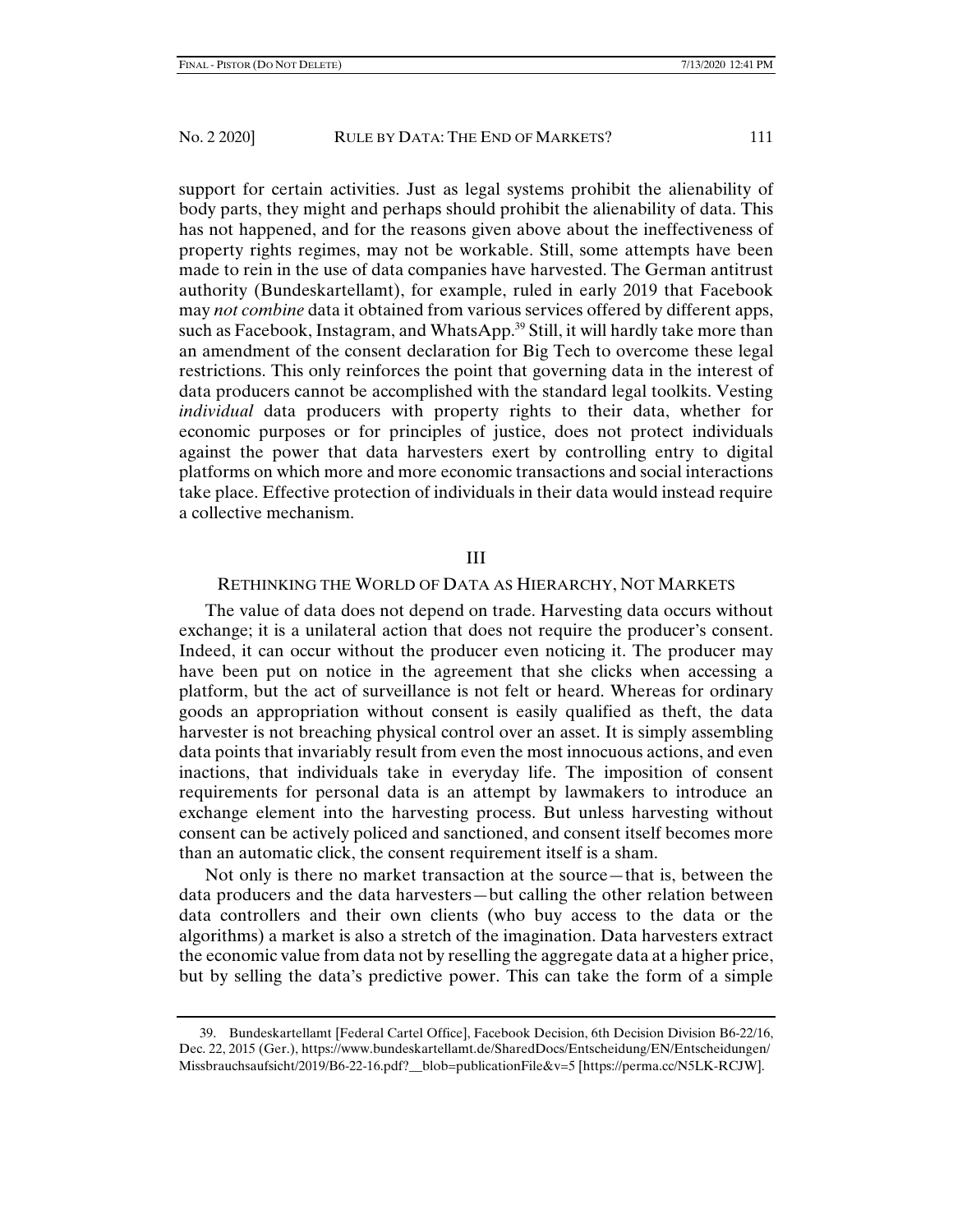service contract or an auction—mechanisms which, of course, are also widely used in markets in the Coasean sense. The difference is that the clients purchase this predictive power from oligopolies and have no way of discovering market prices through repeat transactions. Every data application is unique and allows the seller to set prices without a market test. Finally, in the relation between these clients, who are the sellers of goods and services, and their consumers, one might also question the existence of a market relation. Goods and services are not sold to the buyer who values them the most, but to customers whose future behavior has become most predictable to the seller.

In short, the business of data is first and foremost about control, because only control over massive amounts of data can be effectively monetized. The value of data is not revealed by the price others are willing to pay for data points or even the sum of all these data points, but by the processing and analytical capacity of the data controller. This capacity depends on scale; that is, on the volume of data already captured and on future access to data.

Given the purpose data serve in the hands of data harvesters and future users (the data controllers), data are better characterized as means for exerting control than as tradable goods. Controlling this resource and future access to it confers power over the behavior of consumers as data targets, which include data producers as well as other "like" individuals. The business of data is not about markets. It is about hierarchy. Going beyond Coase's theory of the firm, hierarchy is not employed to address transaction costs, but to exert control over future behavior and future economic outcomes. The data controllers use the data for their own purposes or share them with paying clients; in contrast, neither their clients' customers nor the data producers have access to these aggregate data as a means of governance. This uneven access to data as a source of wealth, as well as a means of governance, results in distributional inequities.

Markets that are unperturbed by information asymmetries or power have always been more of an ideal than a reality. Economic might and differential access to law, which function as institutionalized coercive powers, have not rendered flat markets, but rather deeply structured relations of power. Only with the help of antitrust law and mandatory disclosure requirements has the illusion of a free and efficient market—in which both sellers and buyers can rely on the price signal even when transacting with bigger or more powerful parties—been maintained.

Big Tech is distorting this less-than-perfect market even further. First, data harvesters are monetizing their access to raw information by processing these data and giving select access to them to well-paying clients. These clients use their access to the data to nudge future consumers to behave as their models predict. Neither the data harvesters nor their clients share the data or their predictive power with the customers; nor do they share any of the superior returns these data produce with the original data producers. When consumers and data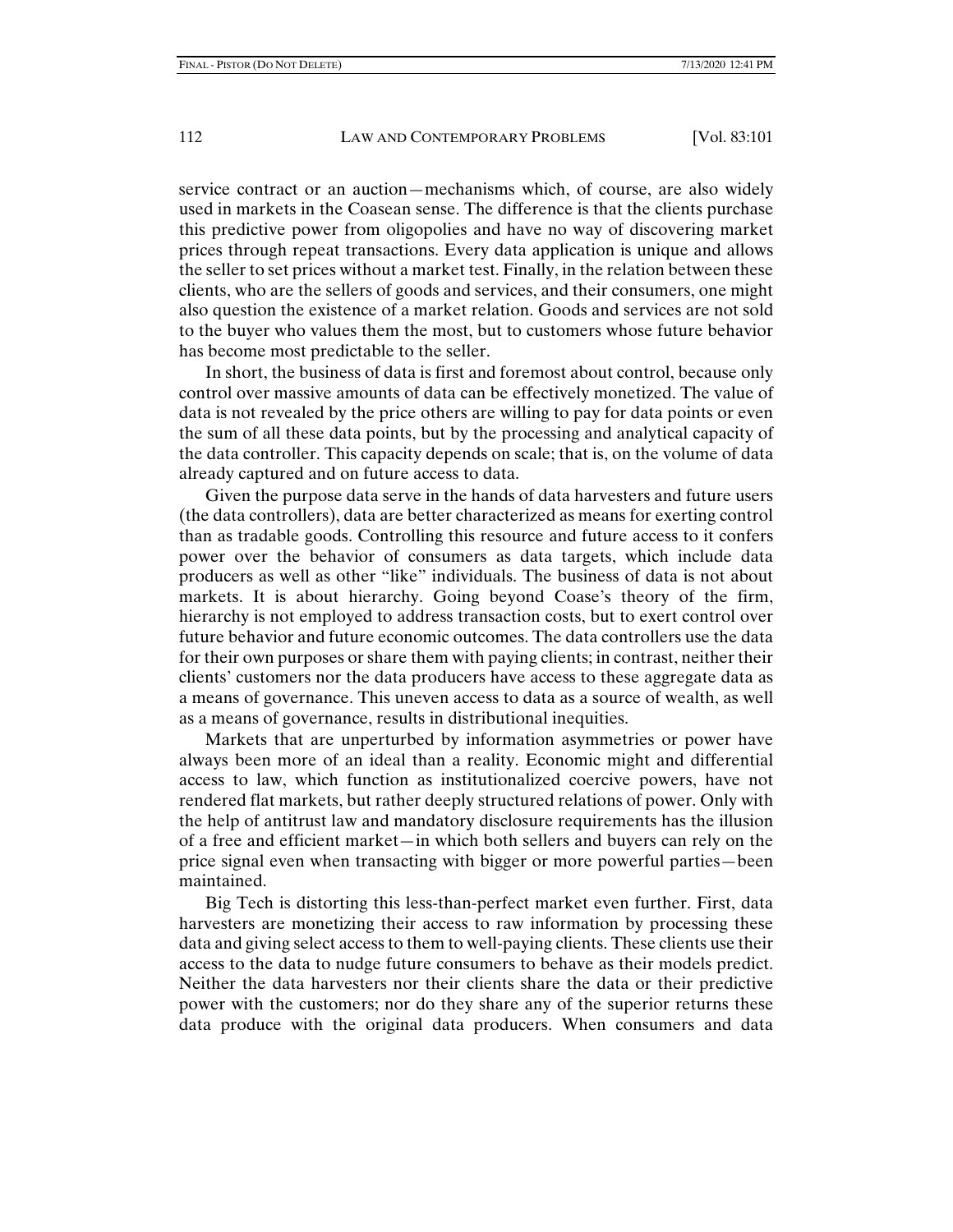producers overlap, they lose twice: first, they lose the value of their data; second, they lose their ability to choose transactions without manipulation.

This picture contrasts with modern contract theory, which holds that efficient contracting is all about two parties achieving a mutually beneficial outcome. Both parties face fundamental uncertainty, which renders their contracts incomplete, and both therefore need to find common solutions.40 Big Tech will not conquer fundamental uncertainty entirely, but big data combined with rapidly developing analytical power can substantially reduce the scope of unknowable unknowns. In theory, big data could help *both* sides of a transaction by reducing uncertainty and thereby achieving optimal mutually beneficial outcomes. In practice, monopolizing data in the hands of Big Tech and its clients is key for the success of the data-driven *business* model. Who needs to bargain for mutually beneficial results when, for one party, the behavior of the other party is not only highly predictable, but manipulatable?

The rise of markets as a central mode for organizing economic relations is associated with the breaking down of social structures such as guilds and social classes, with their legally recognized differentiation between the nobility, peasants, and merchants.41 Henry Maine coined the phrase "from status to contracts" to capture this transition.<sup>42</sup> It entailed the elimination of special legal regimes for different social classes, as well as the institutionalization of the state's coercive powers such that private agents could harness it for ordering their private affairs with one another. The transition from status to contract is well illustrated in the organization of the French Civil Code of 1804: its first book is devoted to persons, both natural and legal, and their role as subjects of civil legal rights; the second book covers the objects persons might own; and the third specifies the means by which objects or rights to objects can be transferred from one person to another. This is the law of obligations, or contract law. The legal organization of persons, property rights, and contracts are the foundation for markets.

The fact that not all market participants are equal has long been used to critique the ideal of free markets. Still, formal equality has been largely preserved, if only with the helping hand of the state in the form of strong antitrust and disclosure rules. I therefore suggest that the world of Big Tech and big data poses new and fundamental challenges to the formal equality of market participants because of their one-sided control over predictive and manipulative data power. This belies the illusion of formal equality and of voluntary exchange

 <sup>40.</sup> For foundational work on incomplete contracts, see generally Oliver Hart & John Moore, *Foundations of Incomplete Contracts*, 66 REV. ECON. STUD. 115 (1999). For a transposition of this concept into the law of contracts, see Robert E. Scott, *The Law and Economics of Incomplete Contracts*, 2 ANN. REV. L. & SOC. SCI. 279, 280–83 (2006).

 <sup>41.</sup> *See* KARL POLANYI, THE GREAT TRANSFORMATION: THE POLITICAL AND ECONOMIC ORIGINS OF OUR TIME 116 (1944).

 <sup>42.</sup> HENRY MAINE, ANCIENT LAW: ITS CONNECTION WITH THE EARLY HISTORY OF SOCIETY AND ITS RELATION TO MODERN IDEAS 101 (J.H. Morgan ed., J.M. Dent & Sons Ltd. 1917) (1861).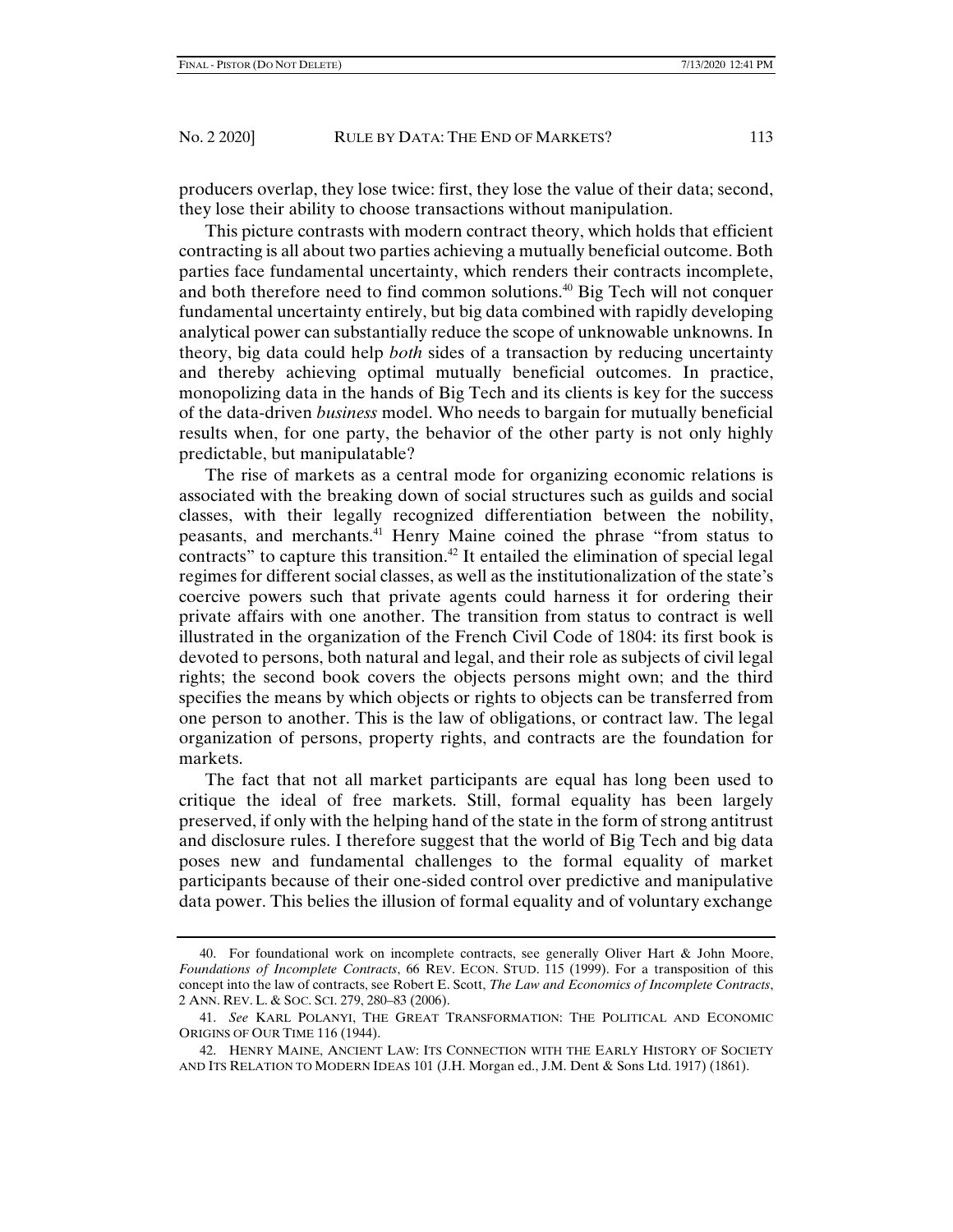transactions worthy of their name. Most legal systems will not enforce a contract that has been entered into under duress. Using control over data to ensure that a target will enter into a transaction may not be the same as holding a gun to her head; however, it is arguably closer to it than the idea of a voluntary transaction between parties that contract to maximize their mutual benefits in the face of future uncertainty.

#### IV

## DIAGNOSIS AND REMEDIES

The purpose of diagnosing a problem is to understand the root cause of a malaise and find the best remedy to treat it. Much of the literature on data to date has focused on the question of whether the market for data exhibits problems of market failure on the one hand and privacy concerns on the other. This has led researchers to inquire about the need for legally sanctioned property or privacy rights, respectively.<sup>43</sup> Proponents of market failure theories reason that state intervention is justified, perhaps even necessary, (only) in cases of market failure.<sup>44</sup> Absent any serious incentive problems that might affect the collection, aggregation, and monetization of data, there is no reason for conferring property rights on data.<sup>45</sup> Beyond personal data, for which a separate regime has been created, data harvesters have, and according to free marketeers should have, free rein. Further, since data harvesters are turning their freedom into something of economic value, the state should stay out and leave the evolution of this asset class and its use for exchange or other purposes to private actors.<sup>46</sup> Privacy advocates, for their part, have stressed the importance of privacy as a human right, a right that protects self-authorship and dignity.<sup>47</sup> However, as discussed earlier, the protection of privacy has been turned into a rather meaningless notice and consent ritual.

More recently, observers have shifted their attention to *market* dominance. The standard approach for dealing with market dominance is to subject it to the

 47. Adam Moore, *Towards Informational Privacy Rights*, 44 SAN DIEGO L. REV. 809 (2007) (arguing that individuals have a moral right to their data).

 <sup>43.</sup> Nadeshda Purtova, *The Illusion of Personal Data as No One's Property*, 7 LAW, INNOVATION, & TECH. 83 (2015).

 <sup>44.</sup> For an intellectual history of economic theories of market failure (externalities and public goods) and the need for regulation, see generally Marianna Johnson, *Public Goods, Market Failure, and Voluntary Exchange*, 47 HIST. POL. ECON. 174 (2015).

 <sup>45.</sup> *See* Wolfgang Kerber, *A New (Intellectual) Property Right for Non-Personal Data? An Economic Analysis*, 65 GEWERBLICHER RECHTSSCHUTZ UND URHEBERRECHT, INTERNATIONALER TEIL [GRUR INT] 989, 992 (2016) (Ger.) ("As regards traditional intellectual property rights such as patents and copyrights, the main argument for justifying the grant of temporary monopolistic positions is that innovations might suffer from a public good problem leading to insufficient incentives for investing in innovation or creative works . . . . In the discussion about data property so far, nobody has claimed that we have a general incentive problem.").

 <sup>46.</sup> *See* Lothar Determann, *No One Owns Data*, 70 HASTINGS L.J. 1, 9 n.43 (2018) (noting the potential alignment of social and private incentives).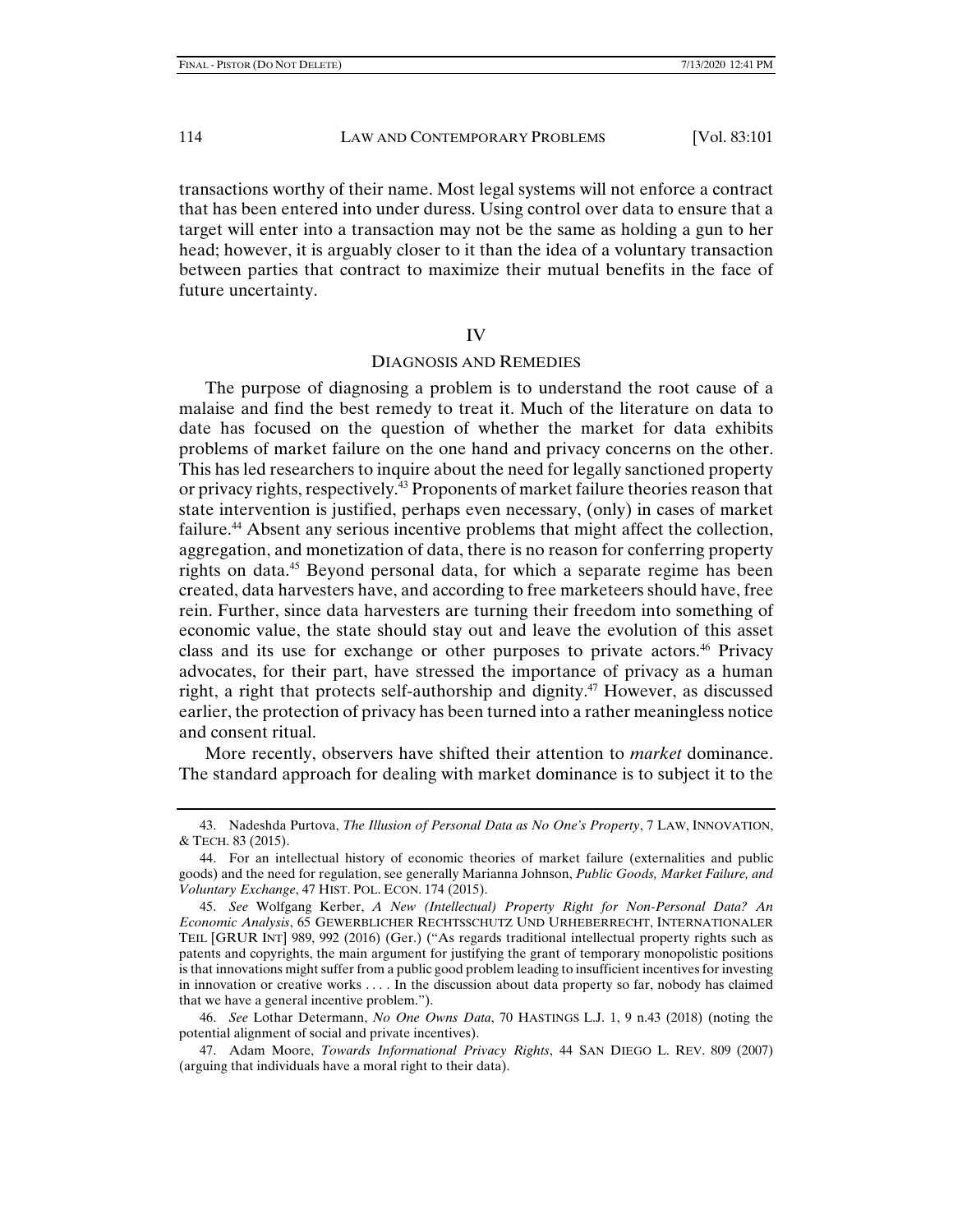scrutiny of antitrust law. Not just any form of market dominance will suffice to justify intervention. After all, domination may result from success in the marketplace, or from features of a particular market or product that give rise to natural monopolies. In most jurisdictions, including the European Union, only the abuse of market power will be sanctioned.48 Remedies include fines, the obligation to unbundle certain products or services, or, on occasion, the breaking up of a dominant company into separate parts. In addition, dominant players may be prevented from expanding their empire by acquiring other companies and thereby further entrenching their market dominance.

Some of the less drastic measures have already been invoked against select Big Tech companies. The European Union, for example, imposed fines on Google for abusing its market dominance by giving illegal advantage to its own shopping service.49 In the United States, antitrust cases against Google, Amazon, Facebook, and Uber are under consideration, but details have not been made public yet.50 Amazon has been singled out as a relatively easy target for antitrust policy because of an only too obvious conflict of interests. It operates a giant digital market platform that is tied to a storage and transportation infrastructure to ensure delivery. Amazon is on its way to create a payment infrastructure as well.<sup>51</sup> Critically, Amazon not only operates a digital retail platform, it also offers its own products on the same platform and competes directly with its paying clients.<sup>52</sup> In fact, Amazon seems to have developed a pattern of developing its own product line after carefully monitoring successful retailers on its own platform, offering to buy them out, and, if they refuse, undercutting their prices and, allegedly, employing its control over the digital infrastructure that powers the marketplace to prioritize its own products.<sup>53</sup> To address this inherent conflict,

 <sup>48.</sup> In the United States, like in the European Union, abuse is not a constitutive element of antitrust law, but antitrust enforcement rarely proceeds in the absence of it. *See* Lina Khan, *Amazon's Antitrust Paradox*, 126 YALE L.J. 710, 710 (2017) (arguing that the purpose of the law was to limit high concentration and abuse of power).

 <sup>49.</sup> Commission Decision of June 27, 2017 (Case AT. 39740—Google Search (Shopping)), 2018 O.J. (C 009) ¶¶ 11–14, https://ec.europa.eu/competition/antitrust/cases/dec\_docs/39740/39740\_14996\_3.pdf [https://perma.cc/P7ZM-8PG8].

 <sup>50.</sup> The Department of Justice opened anti-trust investigations into several Big Tech companies, including Google and Facebook, in July of 2019, and the Federal Trade Commission recently announced that it is taking a 10-year back review of mergers in the sector. *See* Jack Crowe, *DOJ Opens Sweeping Antitrust Probe of Big Tech Firms*, NAT'L REV. (July 23, 2019), https://www.nationalreview.com/ news/doj-opens-sweeping-anti-trust-probe-into-big-tech-firms/ [https://perma.cc/7HKY-VQ53]; Morgan Rubin, *FTC Taking a 10 Year Look-Back at Big Tech*, NAT'L L. REV. (Mar. 3, 2020), https://www.nat/ lawreview.com/article/ftc-taking-10-year-antitrust-look-back-big-tech [https://perma.cc/26LE-LSRJ].

 <sup>51.</sup> *See* Ron Shevlin, *Amazon's Impending Invasion of Banking*, FORBES (July 8, 2019), https:// www.forbes.com/sites/ronshevlin/2019/07/08/amazon-invasion/#4296ed679216 [https://perma.cc/5GJ4- LDZ5].

 <sup>52.</sup> For details on Amazon's business model, see Kahn, *supra* note 48, at 746–55, which notes that Amazon's business model includes "a willingness to sustain losses and invest aggressively at the expense of profits, and integration across multiple business lines."

 <sup>53.</sup> *See id.* at 768–70 (discussing the case of Quidsi, an e-commerce company in the business of selling baby products such as diapers, household essentials, and beauty products).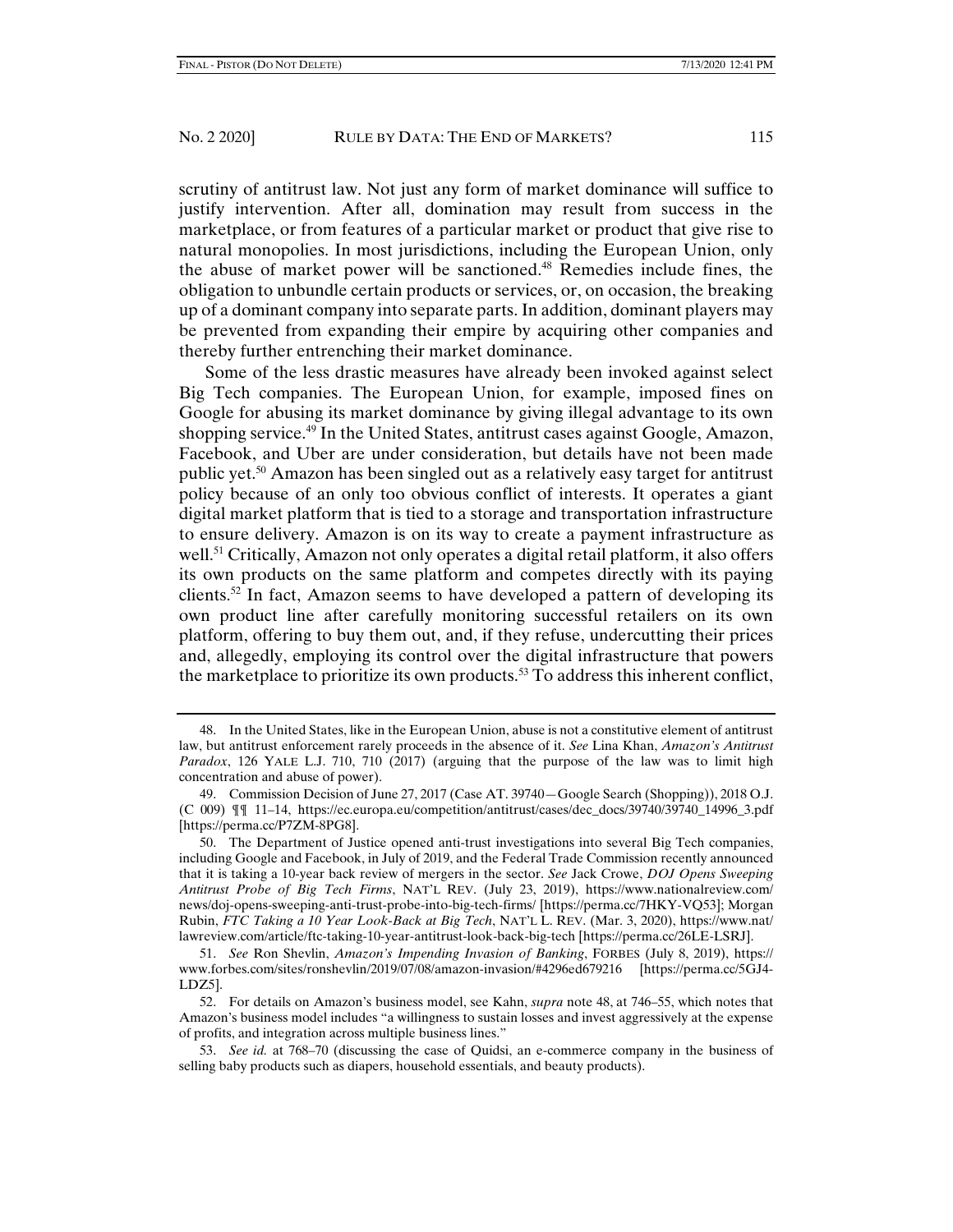India has prohibited digital platform providers from selling their own products on said platform.<sup>54</sup>

A recent report commissioned by the United Kingdom government and chaired by Jason Furman on "unlocking digital competition" offers several policy proposals for improving competition in digital markets.55 The report notes that some digital marketplaces are prone to "tipping," subjecting them to a winnertakes-all structure.56 In response, the report offers preventive measures, such as enhancing individual users' "data mobility."<sup>57</sup> If data producers had the right to easily transfer all of their data from one data platform to another (say from Facebook to Twitter, or from Google to Yahoo), this would allegedly increase competition between platform providers and might even avoid tipping altogether.<sup>58</sup>

Yet, data mobility at the individual level would affect competition only if consumers shifted from one platform to another in a concerted action—a move that, if coordinated, might well spark its own antitrust investigations.59 Another problem with this solution is that it fails to address free data harvesting and usage. It is not clear, for example, whether (and, if so, how), the data producer might prevent the first digital platform from continuing to rely on his data for its analytics, or from digitally stalking him as he moves to a different platform. From the perspective of individual data producers, it does not really make much of a difference who harvests and controls the data; what matters is harvesting and controlling the data itself. In addition, a consumer who is the target of the data's predictive power does not necessarily benefit from greater competition among data controllers. Either way, consumers will be shortchanged.<sup>60</sup>

The same indifference to the problem of data domination and rule by algorithms can be found in the "Utah Statement," a joint recommendation by antitrust academics and other experts who are calling for a more robust antimonopoly regime for Big Tech.<sup>61</sup> They seek to reverse several important doctrinal shifts over the past few decades. Their recommendations include, among others, a call for overturning legal doctrines that hinder the sanctioning

 60. To read foundational work on the power of algorithms, see generally FRANK PASQUALE, THE BLACK BOX SOCIETY:THE SECRET ALGORITHMS THAT CONTROL MONEY AND INFORMATION (2015).

 <sup>54.</sup> *See* Aftab Ahmet & Sankap Phartyal, *India Tightens E-commerce Rules; Likely to Hit Amazon, Flipkart*, REUTERS (Dec. 26, 2018), https://www.reuters.com/article/us-india-ecommerce/india-tightense-commerce-rules-likely-to-hit-amazon-flipkart-idUSKCN1OP14M [https://perma.cc/C342-8W9E].

 <sup>55.</sup> *See generally* DIGITAL COMPETITION EXPERT PANEL, *supra* note 10.

 <sup>56.</sup> *Id.* at 4.

 <sup>57.</sup> *Id.* at 5.

 <sup>58.</sup> *Id.* at 9.

 <sup>59.</sup> In the United States, antitrust law has been used against labor unions and other coordinated actions in the past. *See* Sanjukta Paul, *The Enduring Ambiguities of Antitrust Liability for Worker Collective Action*, 47 LOY. UNIV. CHI. L.J. 969, 990 (2016).

 <sup>61.</sup> For details, see Tim Wu, *The Utah Statement: Reviving Antimonopoly Traditions for the Era of Big Tech*, ONEZERO (Nov. 18, 2019), https://onezero.medium.com/the-utah-statement-revivingantimonopoly-traditions-for-the-era-of-big-tech-e6be198012d7 [https://perma.cc/B4AU-D4AE].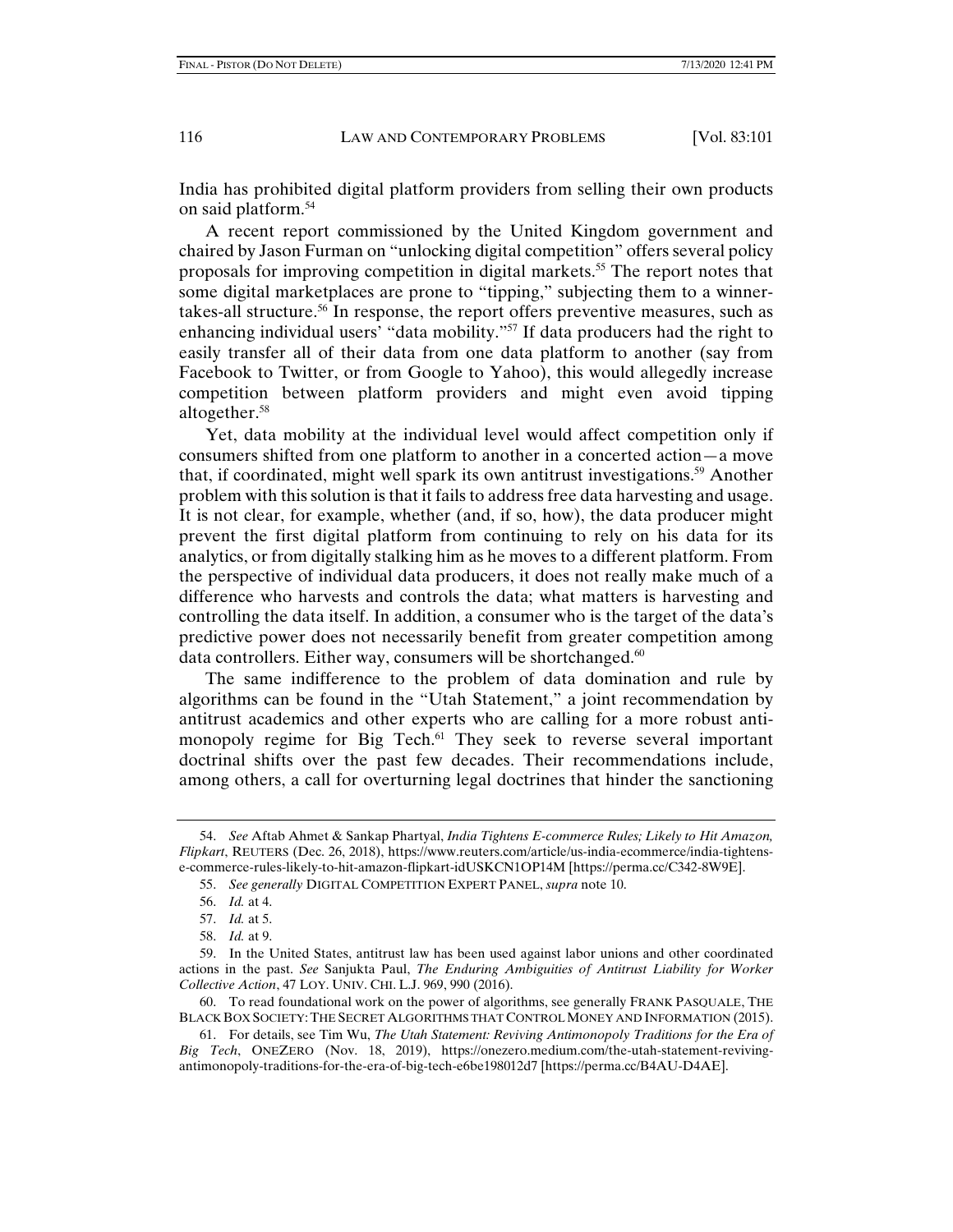of monopolies, such as the presumption of a public benefit for vertical mergers,  $62$ and for reviving doctrines that require dominant players to offer their services to anybody, such as the structural presumption in merger reviews or the structural facilities doctrine.<sup>63</sup> Like the Furman report sponsored by the United Kingdom government,64 the Utah Statement tackles Big Tech as a problem of market dominance that is in principle susceptible to antitrust policies.

While the concentration of large amounts of data in the hands of very few companies exacerbates this problem, even smaller players can engage in datasourced governance that reduces real choice on the part of consumers and thereby contributes to the marginalization of markets. Preventing Big Tech from expanding and from combining data sourced from different platforms is, of course, important, but it will not be a game changer for the practice of harvesting consumer data and turning data into lucrative tools of governance over consumers.

The real threat that emanates from Big Tech using big data is not just market dominance. Rather, it is the power to transform free contracting and markets into a controlled space that gives a huge advantage to sellers over buyers. Only the sellers get to employ the predictive power of data to their advantage against their own customers, who are often also the data producers. If data harvesting hurts as much as paying one's taxes does, it would not take long for the slogan "no taxation without representation" to be translated into the information age as "no data harvesting without participation." Unfortunately, the act of data harvesting has little impact; consumers do not feel it and they often obtain access to something that they want in return. But this should not distract from the fact that the problem is not market dominance but power, and that the remedy therefore should be accountability, not just market structure or antitrust law.

Nobody questions that the massive data sweeps by government agencies are matters of power and therefore of accountability. And nobody would suggest that we should alleviate concerns about accountability by empowering more government agencies to follow suit and sweep their own data. Nor would anyone be satisfied if obtaining consent to access individual data was conditioned on the threat to withhold government service unless consent was given. Such solutions equally miss the point when applied to Big Tech. Instead, what is needed is accountability of the data harvesters and controllers to the data producers, many of whom also serve as the targeted customers.

In calling for accountability, one should distinguish between at least two types: first, accountability for data harvesting itself, as well as data analyses that might hardwire existing social biases. Many cited examples include the failure of facial recognition software to properly identify minorities or females. As Frank

 <sup>62.</sup> *See id.* ("Vertical coercion, vertical restraints, and vertical mergers should enjoy no presumption of benefit to the public.").

 <sup>63.</sup> *Id.*

 <sup>64.</sup> *See generally* DIGITAL COMPETITION EXPERT PANEL, *supra* note 10.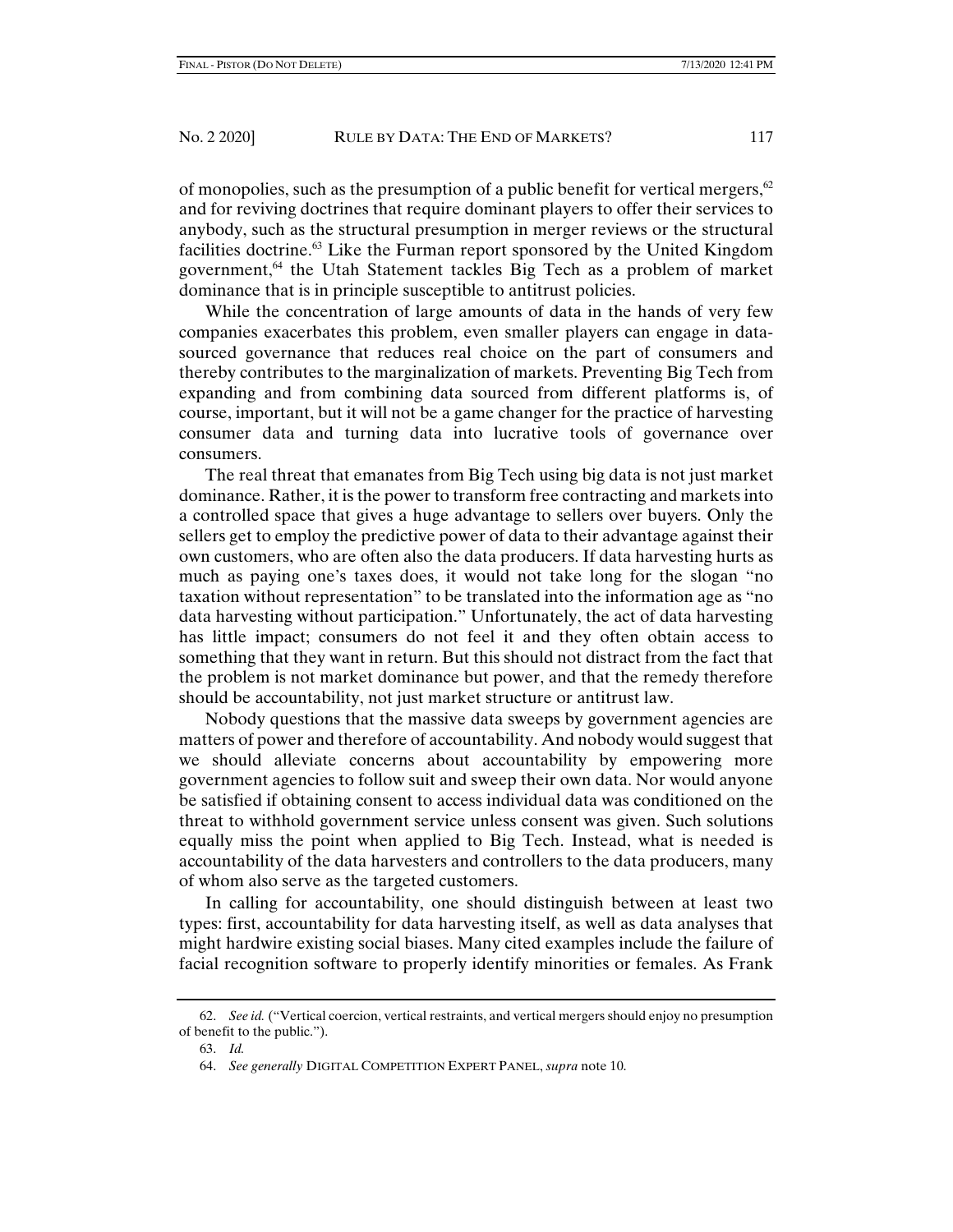Pasquale has noted, this kind of accountability takes data harvesting and the use of algorithms to affect social outcomes as a given. It only addresses certain aspects of their use.<sup>65</sup> Furthermore, there is what Pasquale calls the "second wave of accountability" that addresses the more fundamental questions about when and for what purposes digital empires should be built.<sup>66</sup> This second wave seems to have helped slow down (at least the visible parts of) the development of artificial intelligence and has further advanced the inclusiveness of digital technology, especially with regards to disadvantaged communities.

The argument advanced in this Article suggests that there is need for a third wave of accountability, namely accountability of the data harvesters and their clients to the data producers, many of whom are also the consumers of products and services at the other end of the data value chain. The importance of this third wave of accountability follows from the fundamental questions that second wavers have asked but have not fully answered: when and for what purposes shall the power of data be deployed? Neither transparency of algorithms nor greater inclusion address these questions. As elaborated in the following Part, what is needed is a governance regime that ensures that data producers have a share in the economic benefits of their data and some say in the data's future use.

#### V

#### HOLDING BIG DATA ACCOUNTABLE

The question about when, and for what purposes, big data shall be amassed is inextricably tied to the question of who gets to decide when, and for what purposes, data is amassed. If data were like ordinary goods and services, the answer to this question would follow from who holds property rights to data. That person can determine how to use the data, whether or when to alienate the data, or even whether or when to destroy the data. If individual data producers held property rights, they could freely transfer them to the data controllers, subject to any conditions the producers might impose. If, however, allocating property rights to raw information is difficult or creates too high transaction costs, the data harvesters can claim property rights to the aggregate data they have amassed either by claiming capture of a *res nullius* or by invoking property rights protection of data on devices they own.

The difficulty of protecting raw data as property lies in the fact that it is next to impossible to exclude data scavengers from access to data in their raw form. Legal restrictions have been imposed on "personal" data in some jurisdictions, but even these restrictions are weak; simple consent legalizes access and any

 <sup>65.</sup> *See* Frank Pasquale, *The Second Wave of Algorithmic Accountability, Law and Poltical Economy*, LAW & POL. ECON. (Nov. 25, 2019), https://lpeblog.org/2019/11/25/the-second-wave-ofalgorithmic-accountability/ [https://perma.cc/88HR-SSJK] ("While the first wave of algorithmic accountability focuses on improving existing systems, a second wave of research has asked whether they should be used at all—and, if so, who gets to govern them.").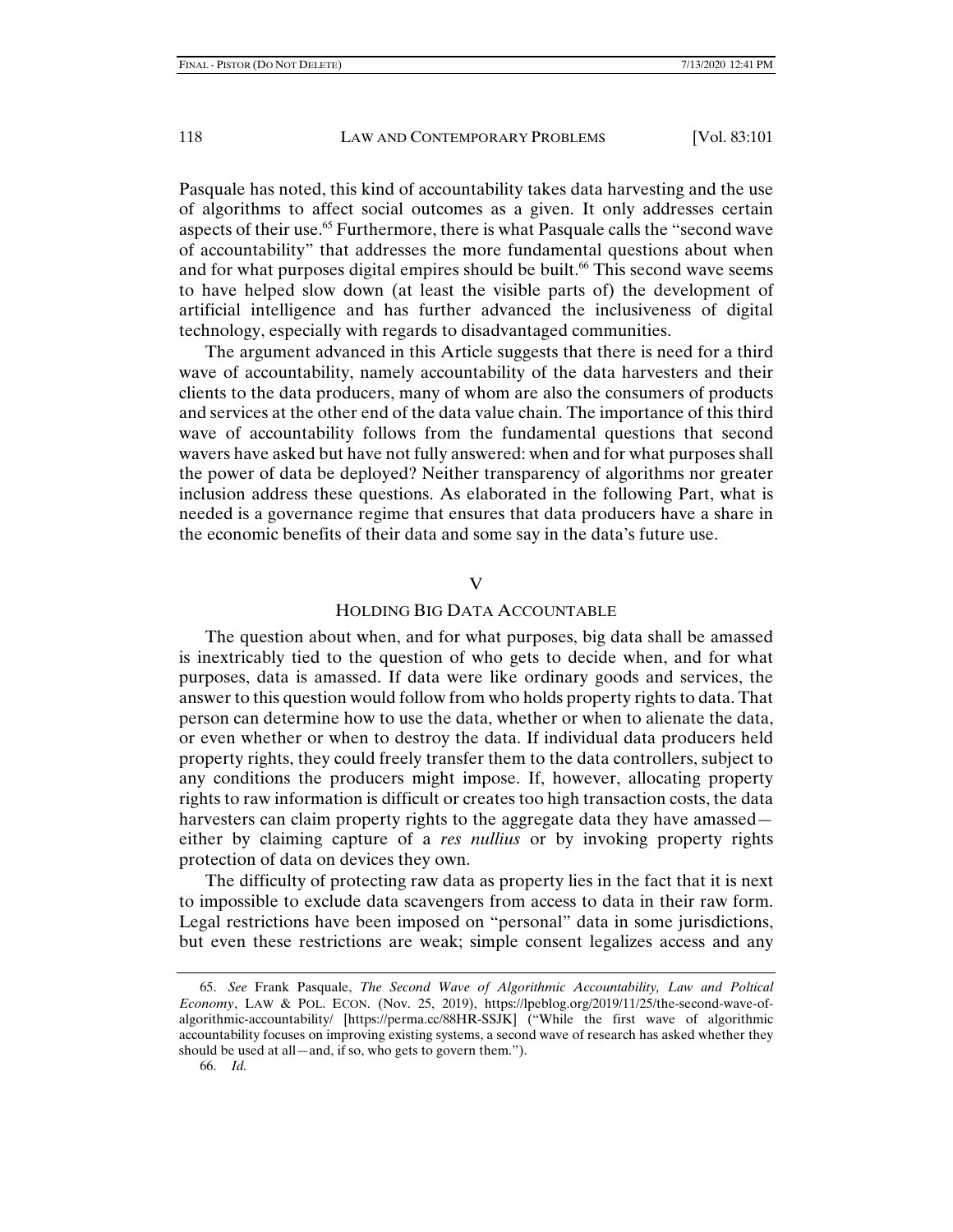"legitimate" use beyond the one that has been explicitly consented to is deemed legal as well.<sup>67</sup> The burden for challenging the legitimacy falls squarely on the data producers, who face substantial costs and uncertainties in proving their claims.

As a result, the question as to whether data shall be amassed at all and for what purpose falls to the data harvesters, both de facto and arguably even de jure. Some digital platform operators have imposed voluntary restrictions on themselves about the kind of data they will harvest and for what uses. In theory, this should allow data producers to select from among different providers and shun the most aggressive data harvesters among them. This, however, assumes that data producers have full knowledge about how their data will be used by different harvesters, and also that the services these harvesters offer are largely equivalent, neither of which can be taken for granted.

In fact, leaving the decision to individual data producers makes little sense. They are dispersed and cannot easily exclude others from their data, not even by foregoing online services altogether, since their behavior might be detected by sensors others have installed. Data producers are facing a problem of a mismatch of scale. Each data producer is better off trading her data in return for access to a digital platform or service; yet, all data producers would be better off if they collectively set the terms for harvesting their data and for the data's future use.

The raw data might also be characterized as public goods, at least in some respects: they are non-excludable and non-rivalrous, which defies their status as private goods.68 Yet, unlike standard public goods, such as public safety, the major problem is not "free riding," that is, failure to pay one's due share for a good that is provided for everyone. Rather, the problem is the unhindered and free appropriation of raw data by Big Tech and their transformation into monetizable assets followed by technological and legal enclosure. As selfanointed owners, Big Tech will now determine to what ends aggregate data shall be used, by whom, and for what purposes. If data producers themselves wish to have a say, they need to create a collective governance structure that prevents the appropriation of their data. In the alternative, they should at least get a fair share of the future cash flow that the database generates and a say in the purposes for which data will be used.

 <sup>67.</sup> Processing of the data is lawful without the consent of the data subject (that is, the data producer) if it is necessary for the "performance of a task carried out in the public interest or in the exercise of official authority vested in the controller" or "the purposes of the legitimate interests pursued by the controller or by a third party, except where such interests are overridden by the interests or fundamental rights and freedoms of the data subject." Commission Regulation 2016/679 of the European Parliament and of the Council of 27 April 2016 on the Protection of Natural Persons with Regard to the Processing of Personal Data and on the Free Movement of Such Data; Repealing Directive 95/46/EC (General Data Protection Regulation), art. 6(1)(e), 2016 O.J. (L 119) 1.

 <sup>68.</sup> For a foundational work on public goods, see generally MANCUR OLSON, THE LOGIC OF COLLECTIVE ACTION: PUBLIC GOODS AND THE THEORY OF GROUPS (1971). *See also* Elinor Ostrom, *How Types of Goods and Property Rights Jointly Affect Collective Action*, 15 J. THEORETICAL POL. 239 (2003) (discussing different types of goods and bundles of property rights).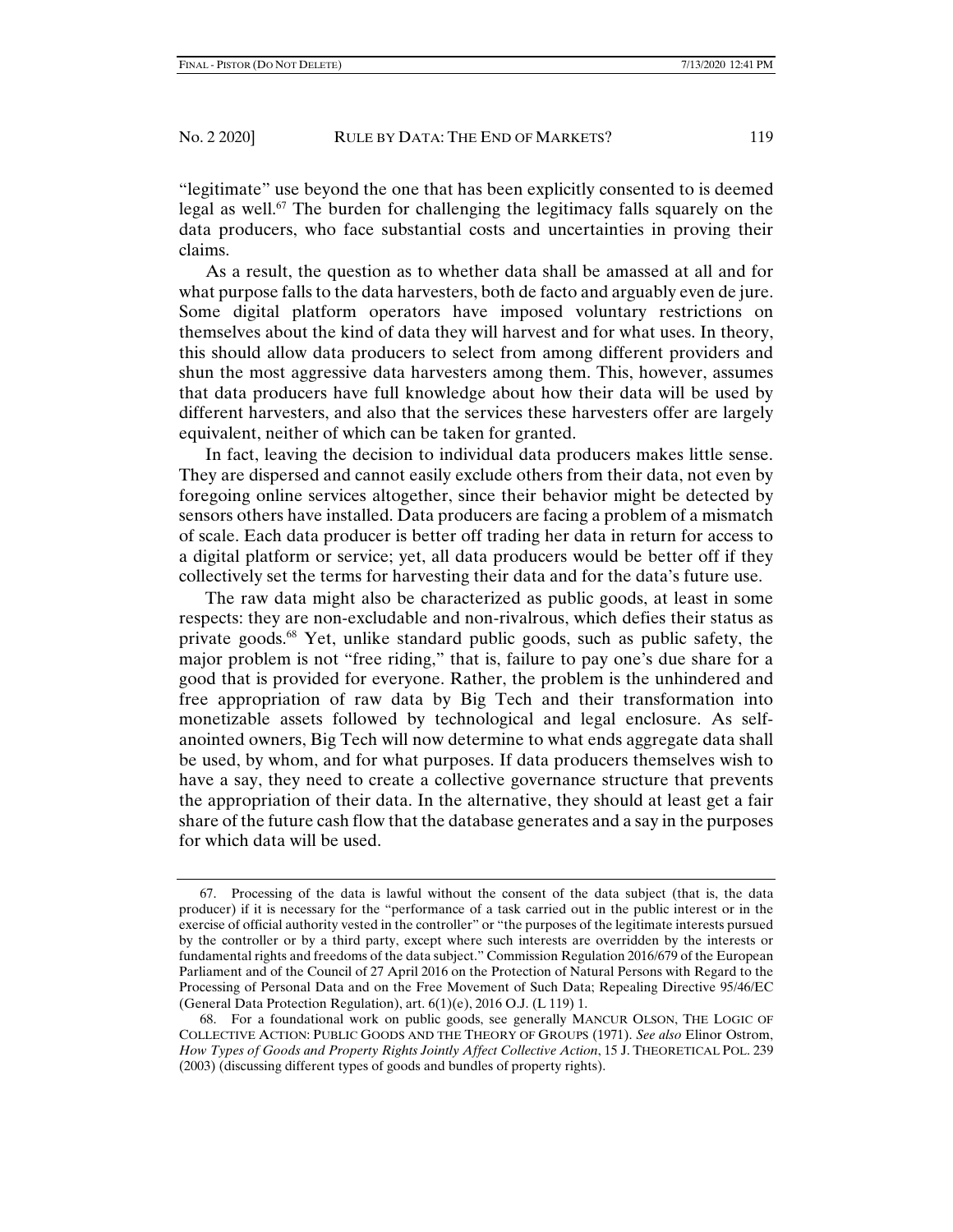Attempts to prevent the harvesting of data, including restrictions on the kinds of data that may be harvested, are likely to be futile for the reasons already discussed. This leaves rights to the database itself as the target for a collective governance regime. Below I sketch such a structure; working out the details requires further research.

First, data producers should be given a claim to the economic returns not on their individual data, but on the database in a prorated fashion. Allocating individual data producers property rights over their raw information so that they can sell them would give them only a pittance. The U.S. Supreme Court recently raised the question whether data producers have standing to bring a suit against a Big Tech company (Google, in this case) under the Stored Communications Act.69 Standing requires specific, or concrete, injury. In a case in which the original data a person had produced were passed on to another server without permission, concrete injury required careful examination.<sup>70</sup> The same argument could be applied to the data harvesting process itself.

Instead of seeking to control the use of data ex post through tort actions, treating data producers as co-owners of the database would give them a claim to future profits the database produces on a pro rata basis as well as governance over its use. Just as shareholders pool their resources to invest in the expectation of future returns, so would data producers be treated as joint-venturers who could generate higher returns by pooling their resources. The Big Tech companies would be treated as agents. They may be owed compensation for harvesting, cleansing, and processing the data, but not the exclusive right to monetize the returns on these data. Importantly, as agents, they would also owe fiduciary duties to the data owners, the ultimate owners of the database. In this role, the data producers could also control both the harvesting and use of the data.

Technically, this solution could be implemented by creating a trust fund that owns the data. A possible model is the Depository Trust Company (DTC), which was created by an act of the U.S. Congress and operates as the formal owner of shares in publicly listed companies.<sup>71</sup> It holds these shares on behalf of the ultimate beneficial owners. The DTC was established in 1968 to reduce transaction costs in an age when every transaction in shares, bonds, and other securities left a lengthy paper trail.<sup>72</sup> As markets grew, the New York Stock

 <sup>69.</sup> Frank v. Gaos, 139 S. Ct. 1041, 1044 (2019) (per curiam).

<sup>70</sup>*. Id.* at 1046 (remanding for consideration of plaintiffs' standing in light of the Court's decision in *Spokeo, Inc. v. Robbins*, 136 S. Ct. 1540 (2016)); *see also* Noah Feldman, *Supreme Court Isn't Sold on the Harms of Big Tech*, BLOOMBERG OPINION, (Mar. 20, 2019, 3:22 PM), https://www.bloomberg.com/ opinion/articles/2019-03-20/supreme-court-ruling-in-google-class-action-suit-is-good-for-tech [https://perma.cc/D6N5-T2QG] (analyzing *Gaos* and noting that "[t]he justices' action strongly hinted

that a majority thinks the suit should never have been allowed to go forward in the first place").

 <sup>71.</sup> *The Depository Trust Company (DTC)*, DTCC, https://www.dtcc.com/about/businesses-andsubsidiaries/dtc [https://perma.cc/UW3X-T3VX].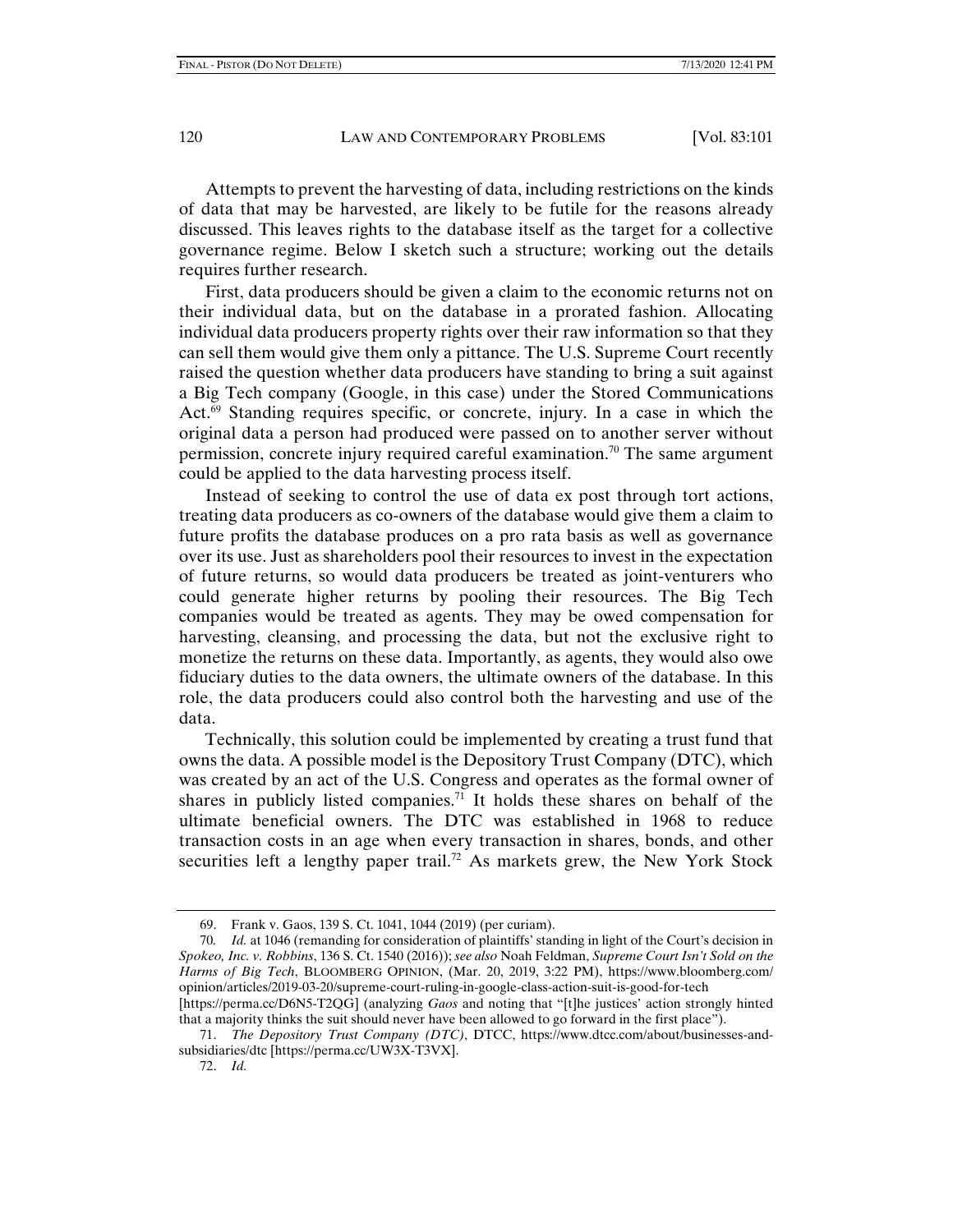Exchange suffered a heart-attack, which prompted the U.S. Congress to establish the DTC.73

The DTC's basic model could be repurposed for data: the interests in data could be transferred to a (public) trust. This trust would have a right to a share in the earnings the company derived from the data and would have the task of channeling these earnings to the data producers. The trust would also exercise voting rights on behalf of the data producers. A separate trust might be established for each major company, or possibly one for all combined. The latter would have the advantage of economies of scale with regards to the operation costs of the trust, but also in terms of the bargaining power vis-à-vis individual data harvesters. However, there are also reasons to believe that tailoring trust companies to each harvester might enhance monitoring and might better reflect the specific interests of data producers in different firms. Either way, the qualifications of the trustees, their appointment and dismissal, as well as their independence from the shareholders, directors, and officers of the data harvesters, would have to be carefully regulated and fortified with liability rules.<sup>74</sup>

Implementing these ideas would hardly go unchallenged. Big Tech companies and their existing shareholders will claim that a law that would turn data producers into equity holders would amount to expropriation. Yet, whether or not Big Tech companies actually own the raw data they have harvested remains ambiguous. So far, this has worked in favor of Big Tech companies, which have proceeded to harvest data without asking for consent or offering a consideration of equal value in return. They might invoke the Roman law principle that assets that are not owned by anyone can be captured and that the act of capture creates private property rights in a *res nullius*. But not everything that is not owned by someone can be appropriated. Roman law distinguished between *res nullius* and *res communis*, the latter encompassing assets, which according to the collective will, shall not be privately appropriated.<sup>75</sup> Legal intervention that clarifies the status of data as *res communis* and allocates claims to future cash flows the aggregate databases generate, as well as the right to decide their use, to data producers is an act of allocating the initial property rights, not an act of expropriation. And the power to allocate these rights is a matter for legislatures, not for private data appropriators to decide.

How to ensure that this fix survives future change is yet a different matter. As the history of corporate law suggests, tying the legislature to the mast is not easy.

 <sup>73.</sup> Adam J. Levitin, *The Paper Chase: Securitization, Foreclosure, and the Uncertainty of Mortgage Title*, 63 DUKE L.J. 637, 681 (2013) (discussing the establishment of the DTC in 1968 in response to increased trading volumes that could no longer be processed effectively).

 <sup>74.</sup> This may require some changes to existing trust law, or specific legislative requirements for data trustees. On the "stripping" of core features of common law trust law in recent decades, see Adam S. Hofri-Winogradow, *The Stripping of the Trust: A Study in Legal Evolution*, 65 UNIV. TORONTO L.J. 1, 2 (2015) ("Legislatures worldwide have been eliminating traditional rules of trust law designed to impose liability on negligent trustees, protect vulnerable beneficiaries, and prevent the use of trust law to evade the claims of settlors' and beneficiaries' creditors.").

 <sup>75.</sup> *See* Epstein, *supra* note 18.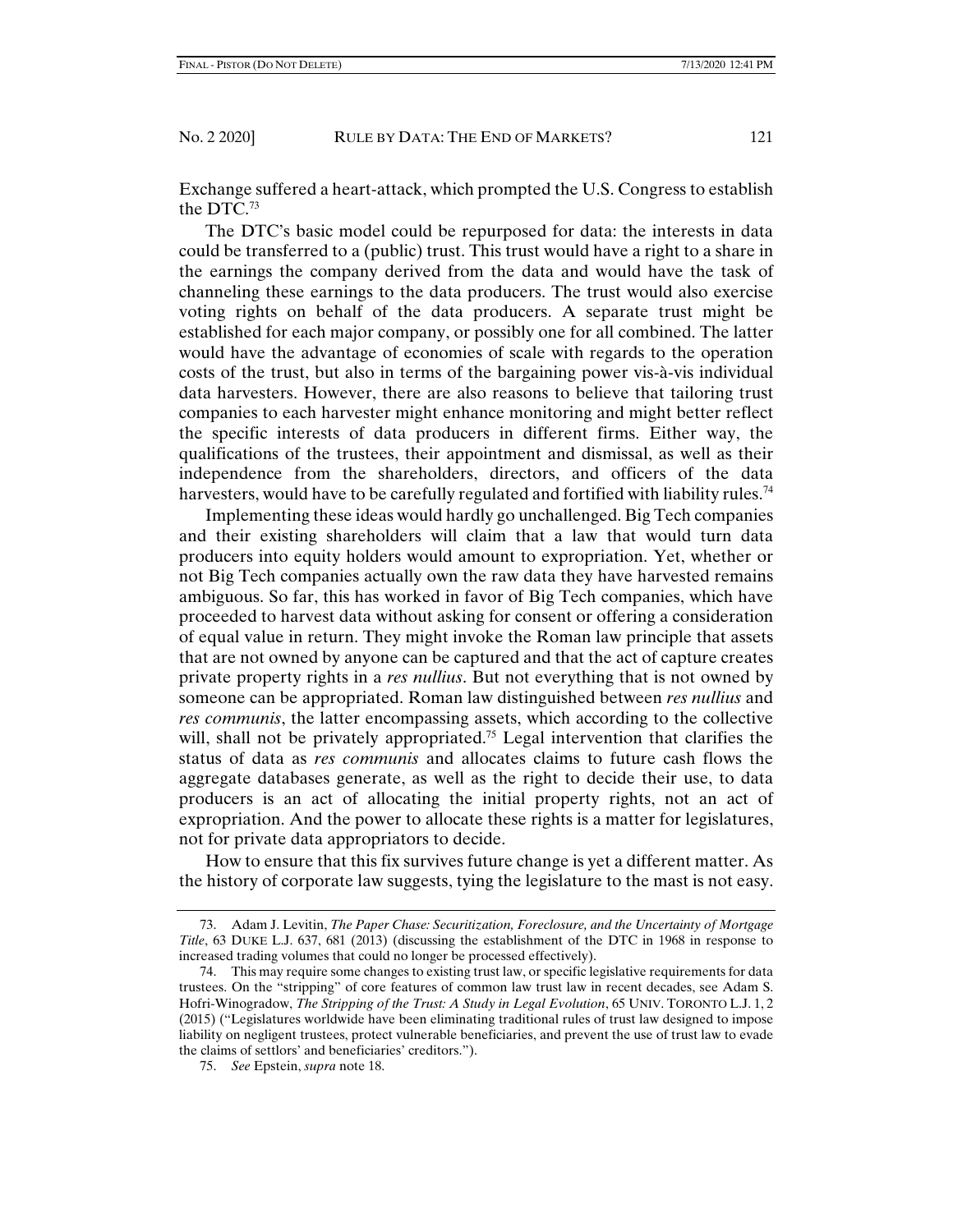Just as the DTC, this new Data Trust would have to be introduced by federal law to eliminate the threat that regulatory competition between the states could quickly erode its efficacy. In addition, techniques that have been used in other contexts might be employed to protect data producers, such as grandfathering their rights and thereby immunizing them against future legislative change. Only databases that are created anew from future data would side-step the original constraints. Given the importance of scale for the value of databases, attempts to sidestep these constraints may not be productive.

Lastly, the new Data Trust must have effective control rights over data harvesters, which may be difficult given the existing control structure of several Big Tech companies. Facebook, Google, and Amazon all have chosen governance structures that perpetuate the founders or owners in office irrespective of any change in the future composition of shareholders or their desire to put new management in their place. They have created dual-class ownership structures that allocate to the founder(s) multiple voting rights or transfer a significant number of shares to a foundation, which the founder controls. As a result, Mark Zuckerberg controls close to 58 percent of the votes in Facebook,<sup>76</sup> and the founders of Google control over 50 percent of the votes in Alphabet, Google's holding company.<sup>77</sup> Big Tech still lives off the image of the gig economy, in which individual talent counts and anything is possible, but the founders of these companies have walled themselves in behind legal protections and can thwart any proxy fight or takeover attempt, the means for changing control over a corporation. Far from subjecting themselves to shareholder democracy, they have created a governance structure that resembles autocracies. Still, if all data producers obtained common stock in return for the data they produced, this could potentially dwarf the voting control the founding shareholders of these companies have given themselves.

 <sup>76.</sup> Facebook, Inc., Proxy Statement (Form DEF 14A) 40–41 (Apr. 12, 2019).

 <sup>77.</sup> *See* Alphabet Inc., Proxy Statement (Form DEF 14A) 34 (Apr. 22, 2019) (revealing that Larry Page owned 26.1 percent and Sergei Brin owned 25.2 percent of all voting shares, and Eric Schmidt another 5.6 percent).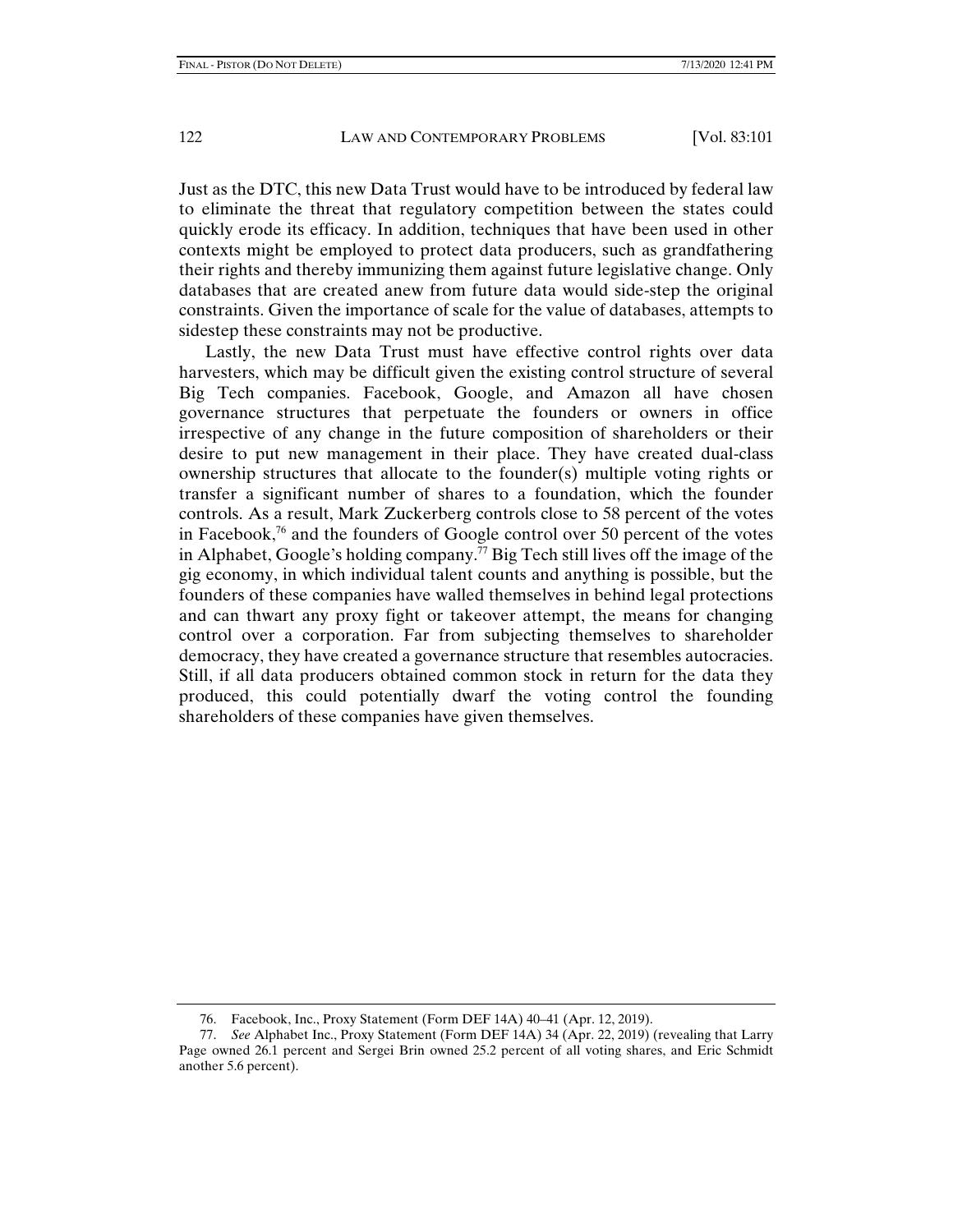#### VI

## **CONCLUSION**

This Article identifies a puzzle concerning markets in the age of information capitalism. According to Ronald Coase, in a world with zero or close to zero information costs, there should be no firms; instead markets should reign freely.<sup>78</sup> This follows from his argument that firms emerge (only) in response to transaction costs; when information is abundant they should therefore not exist. Yet, the age of information technology, and the dramatic lowering of information costs that has gone along with it, has not seen the flattening of hierarchies into markets, but instead the rise of Big Tech companies, such as Google, Facebook, Amazon, Apple, and others. These companies have taken command over data that individuals leave as they make use of Big Tech's services or are captured by sensors that are installed in more and more devices. Big Tech has been able to monetize its control over these data by erecting technological barriers around the data and selling their predictive power to well-paying clients.

Hierarchy, it turns out, not only reduces the costs of doing business inside the firm, it also creates a comparative advantage in securing dominance in the "real" world, where, according to economic theory, in the absence of transaction costs, markets should reign. The first-mover advantage of Big Tech has come at the expense of data producers as well as the final consumers, and to some extent even of the clients Big Tech services. Data producers have been unable to mount an effective counter-offensive and secure broad access to data because they are hampered by collective action problems. And Big Tech clients have been coopted into a scheme that is costly for them, but allows them to acquire dominance over both data producers and consumers.

This analysis renders important insights for the relation of both markets and hierarchy to law. Markets, it turns out, are not the natural default mode of economic ordering when transaction costs approximate zero. They emerge only if *all* market participants have equal access to information. When some actors can monopolize access to information (raw data) and the predictive powers of processed data, hierarchy, rather than markets, will dominate.

Moreover, law privileges hierarchy over markets. It is not a coincidence that Big Tech companies are all organized as corporations, with their hierarchical governance structure and built-in legal privileges such as limited liability for shareholders and protection of the corporations from claims on their assets by their own shareholders or their personal creditors. These features have allowed Big Tech companies to raise capital in the early stages of their operation when they still depended on outside capital and to incubate the returns they made behind a corporate veil.<sup>79</sup>

 <sup>78.</sup> *See* Coase, *supra* note 2, at 388.

 <sup>79.</sup> On the critical function of corporate law in providing both owner and entity shielding, see generally Henry Hansmann & Reinier Kraakman, *The Essential Role of Organizational Law*, 110 YALE L.J. 387 (2000). *See also* Henry Hansmann et al., *Law and the Rise of the Firm*, 119 HARV. L. REV. 1335,